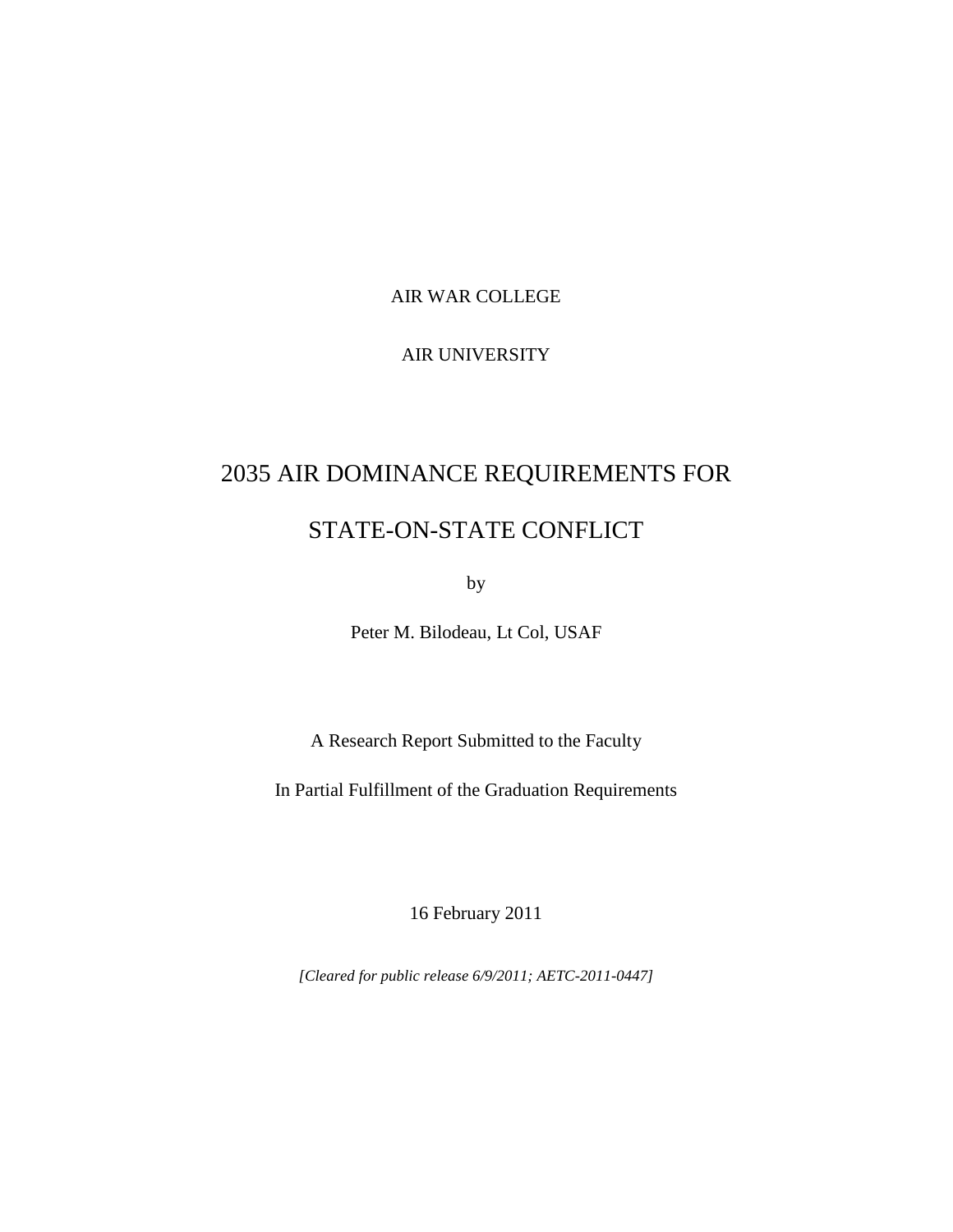| <b>Report Documentation Page</b>                            |                                                                                                                                                                                                                                                                                                                                                                                                                                                                                                                                                                                                                                                                                                                                                                                                          |                              |                                      |                                  | Form Approved<br>OMB No. 0704-0188        |  |  |
|-------------------------------------------------------------|----------------------------------------------------------------------------------------------------------------------------------------------------------------------------------------------------------------------------------------------------------------------------------------------------------------------------------------------------------------------------------------------------------------------------------------------------------------------------------------------------------------------------------------------------------------------------------------------------------------------------------------------------------------------------------------------------------------------------------------------------------------------------------------------------------|------------------------------|--------------------------------------|----------------------------------|-------------------------------------------|--|--|
| does not display a currently valid OMB control number.      | Public reporting burden for the collection of information is estimated to average 1 hour per response, including the time for reviewing instructions, searching existing data sources, gathering and<br>maintaining the data needed, and completing and reviewing the collection of information. Send comments regarding this burden estimate or any other aspect of this collection of information,<br>including suggestions for reducing this burden, to Washington Headquarters Services, Directorate for Information Operations and Reports, 1215 Jefferson Davis Highway, Suite 1204, Arlington<br>VA 22202-4302. Respondents should be aware that notwithstanding any other provision of law, no person shall be subject to a penalty for failing to comply with a collection of information if it |                              |                                      |                                  |                                           |  |  |
| 1. REPORT DATE<br>11 FEB 2011                               |                                                                                                                                                                                                                                                                                                                                                                                                                                                                                                                                                                                                                                                                                                                                                                                                          | 2. REPORT TYPE               |                                      | <b>3. DATES COVERED</b>          | 00-00-2011 to 00-00-2011                  |  |  |
| <b>4. TITLE AND SUBTITLE</b>                                |                                                                                                                                                                                                                                                                                                                                                                                                                                                                                                                                                                                                                                                                                                                                                                                                          |                              | 5a. CONTRACT NUMBER                  |                                  |                                           |  |  |
| 2035 Air Dominance Requirements For State-On-State Conflict |                                                                                                                                                                                                                                                                                                                                                                                                                                                                                                                                                                                                                                                                                                                                                                                                          |                              |                                      | 5b. GRANT NUMBER                 |                                           |  |  |
|                                                             |                                                                                                                                                                                                                                                                                                                                                                                                                                                                                                                                                                                                                                                                                                                                                                                                          |                              |                                      | 5c. PROGRAM ELEMENT NUMBER       |                                           |  |  |
| 6. AUTHOR(S)                                                |                                                                                                                                                                                                                                                                                                                                                                                                                                                                                                                                                                                                                                                                                                                                                                                                          |                              |                                      | 5d. PROJECT NUMBER               |                                           |  |  |
|                                                             |                                                                                                                                                                                                                                                                                                                                                                                                                                                                                                                                                                                                                                                                                                                                                                                                          |                              |                                      | 5e. TASK NUMBER                  |                                           |  |  |
|                                                             |                                                                                                                                                                                                                                                                                                                                                                                                                                                                                                                                                                                                                                                                                                                                                                                                          |                              |                                      | <b>5f. WORK UNIT NUMBER</b>      |                                           |  |  |
|                                                             | 7. PERFORMING ORGANIZATION NAME(S) AND ADDRESS(ES)<br>Air War College, Air University, Maxwell, AL, 36112                                                                                                                                                                                                                                                                                                                                                                                                                                                                                                                                                                                                                                                                                                |                              |                                      | <b>REPORT NUMBER</b>             | 8. PERFORMING ORGANIZATION                |  |  |
| 9. SPONSORING/MONITORING AGENCY NAME(S) AND ADDRESS(ES)     |                                                                                                                                                                                                                                                                                                                                                                                                                                                                                                                                                                                                                                                                                                                                                                                                          |                              |                                      | 10. SPONSOR/MONITOR'S ACRONYM(S) |                                           |  |  |
|                                                             |                                                                                                                                                                                                                                                                                                                                                                                                                                                                                                                                                                                                                                                                                                                                                                                                          |                              |                                      |                                  | 11. SPONSOR/MONITOR'S REPORT<br>NUMBER(S) |  |  |
| 12. DISTRIBUTION/AVAILABILITY STATEMENT                     | Approved for public release; distribution unlimited                                                                                                                                                                                                                                                                                                                                                                                                                                                                                                                                                                                                                                                                                                                                                      |                              |                                      |                                  |                                           |  |  |
| <b>13. SUPPLEMENTARY NOTES</b>                              |                                                                                                                                                                                                                                                                                                                                                                                                                                                                                                                                                                                                                                                                                                                                                                                                          |                              |                                      |                                  |                                           |  |  |
| 14. ABSTRACT<br>preserving access.2                         | In 2035, some states Integrated Air Defense Systems will be able to find, fix, track, target, and engage our<br>current air dominance aircraft. US operations in this environment may prove costly and threaten heavy<br>aircraft losses. Worse, decisive air operations, the hallmark of US military strategy for nearly 60 years,<br>may not be possible in hyper-defended airspace.1 As one commentator put it, the US is confronted with a<br>strategic choice: to risk loss of military access to areas vital to its national security or to explore options for                                                                                                                                                                                                                                    |                              |                                      |                                  |                                           |  |  |
| <b>15. SUBJECT TERMS</b>                                    |                                                                                                                                                                                                                                                                                                                                                                                                                                                                                                                                                                                                                                                                                                                                                                                                          |                              |                                      |                                  |                                           |  |  |
| 16. SECURITY CLASSIFICATION OF:                             |                                                                                                                                                                                                                                                                                                                                                                                                                                                                                                                                                                                                                                                                                                                                                                                                          |                              | 17. LIMITATION OF<br><b>ABSTRACT</b> | 18. NUMBER<br>OF PAGES           | 19a. NAME OF<br><b>RESPONSIBLE PERSON</b> |  |  |
| a. REPORT<br>unclassified                                   | b. ABSTRACT<br>unclassified                                                                                                                                                                                                                                                                                                                                                                                                                                                                                                                                                                                                                                                                                                                                                                              | c. THIS PAGE<br>unclassified | Same as<br><b>Report (SAR)</b>       | 34                               |                                           |  |  |

**Standard Form 298 (Rev. 8-98)**<br>Prescribed by ANSI Std Z39-18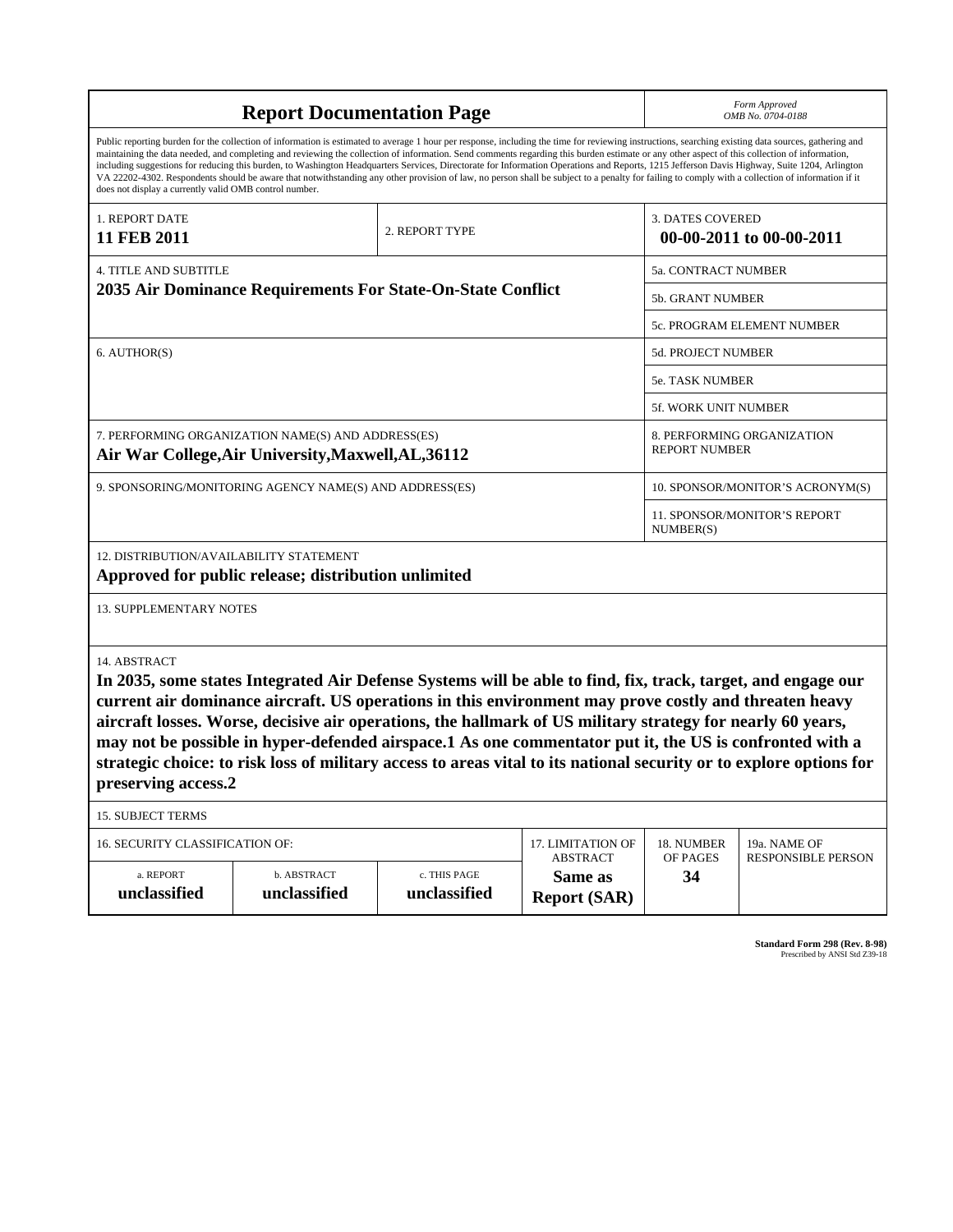## **DISCLAIMER**

The views expressed in this academic research paper are those of the author and do not reflect the official policy or position of the US Government or the Department of Defense. In accordance with Air Force Instruction 51-303, it is not copyrighted, but is the property of the US Government.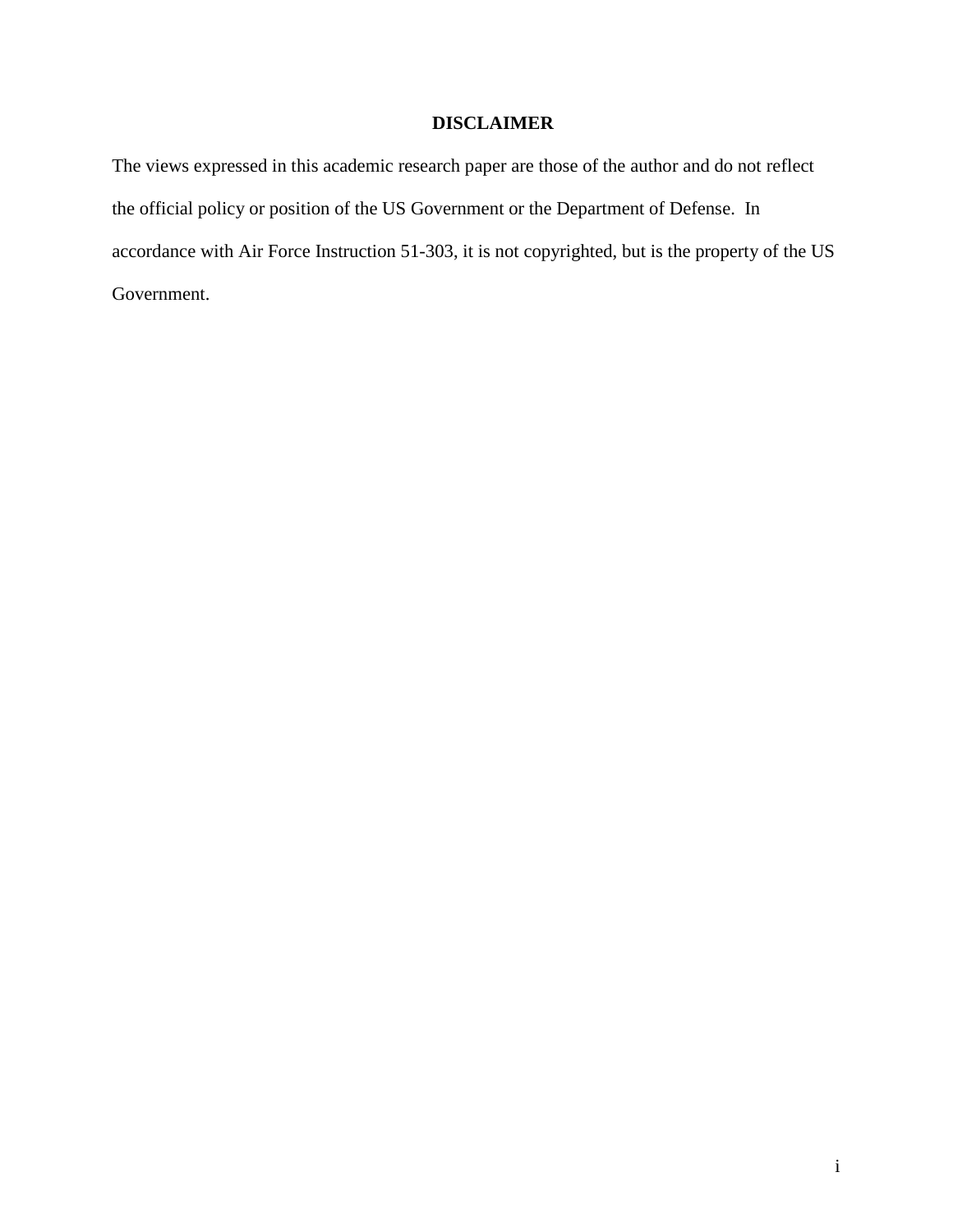# **Contents**

| Page |
|------|
|      |
|      |
|      |
|      |
|      |
|      |
|      |
|      |
|      |
|      |
|      |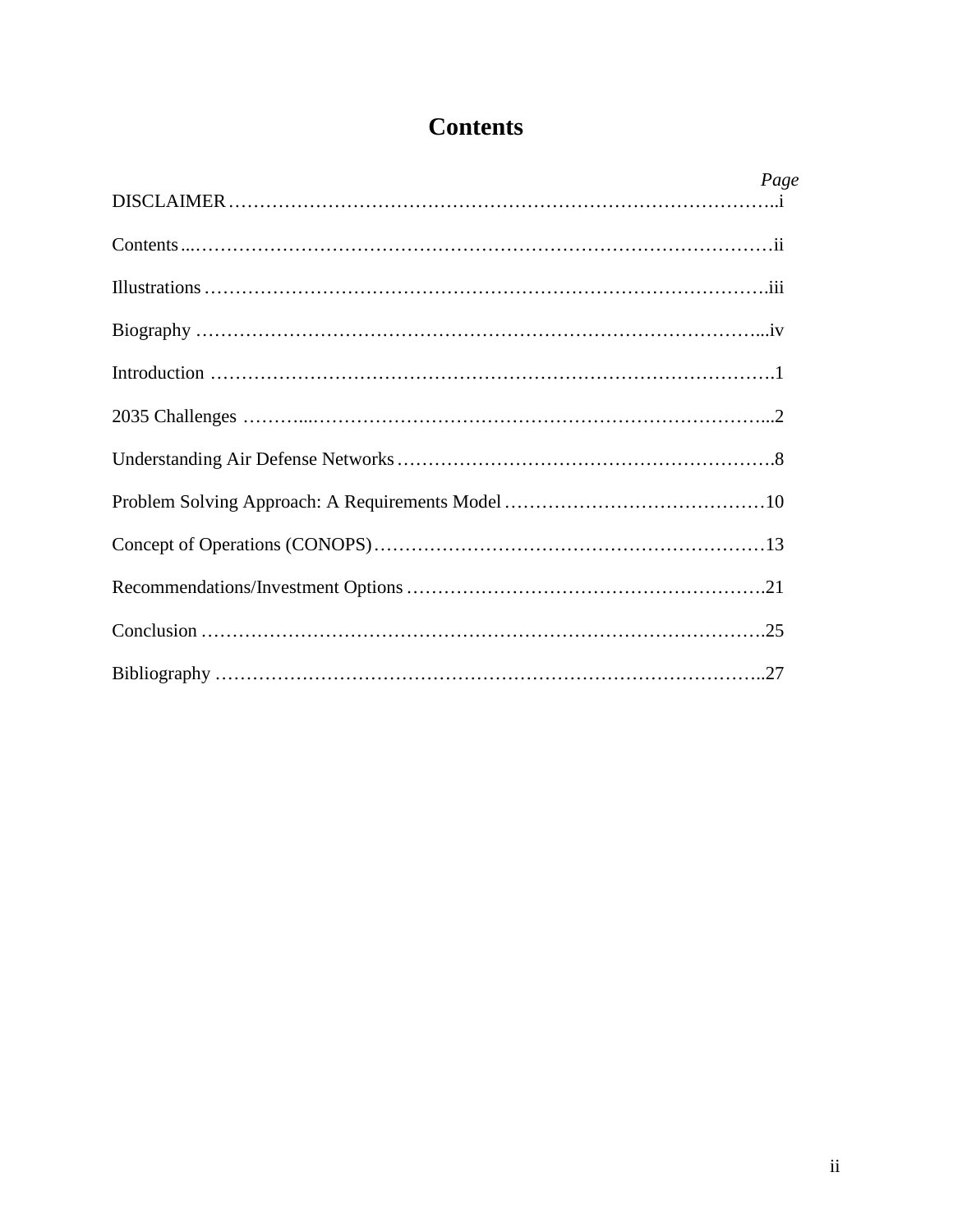# **Illustrations**

|                                                                                   | Page |
|-----------------------------------------------------------------------------------|------|
|                                                                                   |      |
|                                                                                   |      |
|                                                                                   |      |
|                                                                                   |      |
|                                                                                   |      |
| Figure 6: Capability, Tactics and Support Interrelationships for CONOPS Design 14 |      |
|                                                                                   |      |
|                                                                                   |      |
| Figure 9: Swarm and Saturation CONOPS: China Example 19                           |      |
|                                                                                   |      |
|                                                                                   |      |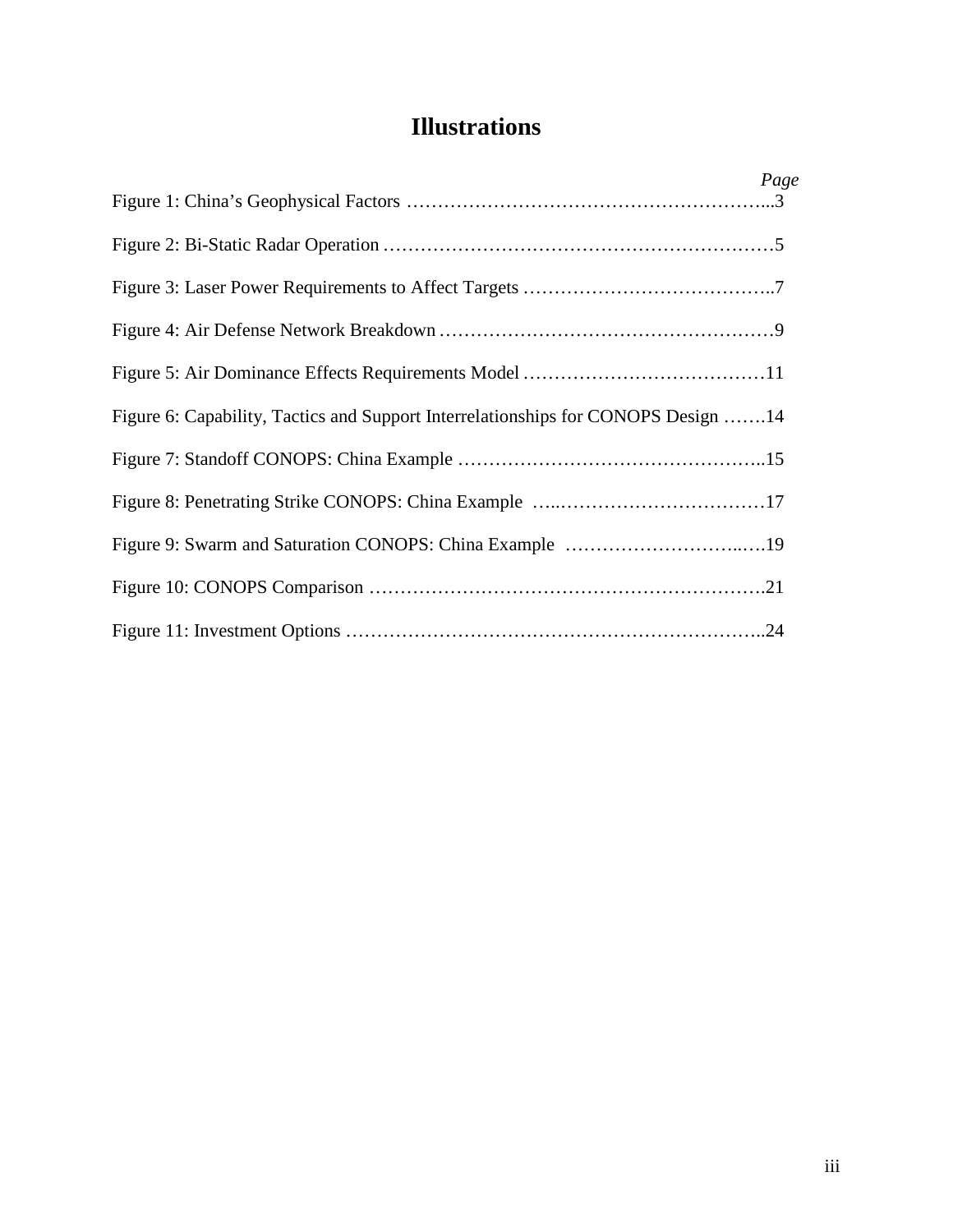# **Biography**

Lt Col Bilodeau is an F-16 pilot with over 3000 flight hours, including combat time in various operations over the last 14 years. He has served honorably as Snack-O, weapons officer, flight commander, assistant director of operations, director of operations and squadron commander in F-16 units around the world. Lt Col Bilodeau has completed all levels of PME and has earned multiple advanced degrees.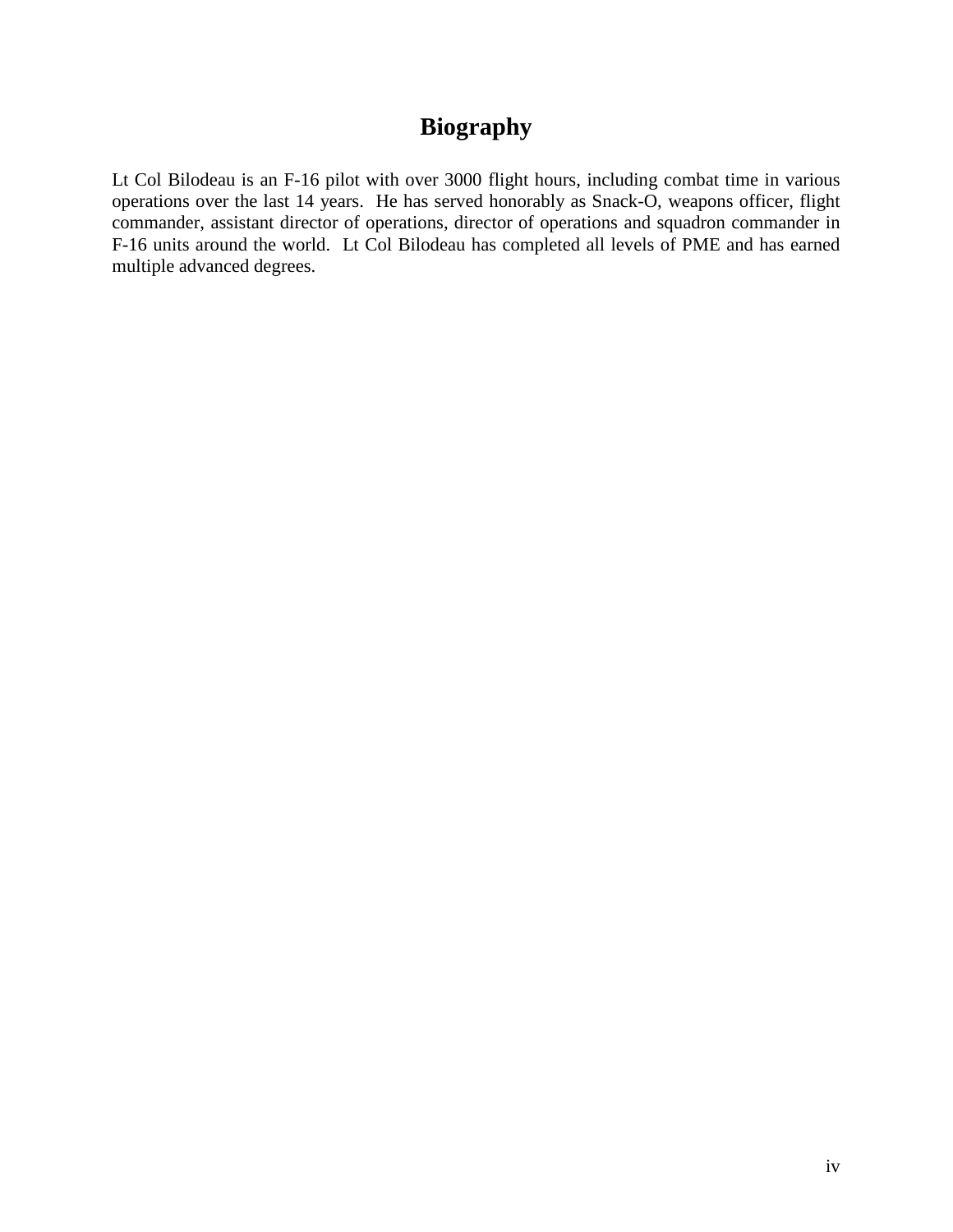### **Introduction**

*"The defensive form of warfare is intrinsically stronger than the offensive." -Carl von Clausewitz* 

In 2035, some states' Integrated Air Defense Systems will be able to find, fix, track, target, and engage our current air dominance aircraft. US operations in this environment may prove costly and threaten heavy aircraft losses. Worse, decisive air operations, the hallmark of US military strategy for nearly 60 years, may not be possible in hyper-defended airspace.<sup>1</sup> As one commentator put it, "the US is confronted with a strategic choice: to risk loss of military access to areas vital to its national security or to explore options for preserving access."<sup>2</sup>

Unlike the 1970's stealth revolution, there is no "silver bullet" technological solution to the 2035 air dominance problem. The US is unlikely to achieve unimpeded access using radio frequency, infrared and electro-optical cloaking technologies alone.<sup>3</sup> The US, therefore, needs to re-evaluate its overall air dominance strategy to ensure it can gain initial access in this new, hyper-defended airspace to enable follow-on, high tempo US operations. Prevailing in this future environment requires holistic approaches using concepts of operations that integrate varied capabilities, capacities, and tactics to create a US advantage. The challenge (and the risk) lies in choosing among several available alternatives at a time when budgets are tight, the threat is still developing, and consensus is lacking on the best way to proceed.

<sup>(</sup>All notes appear in shortened form. For full details, see appropriate entry in the bibliography.)

<sup>1</sup> Tol, *AirSea Battle: Point-of-Departure Operational Concept,* xii. The author presents an in-depth discussion surrounding China's and other state's rising anti-access, area denial capabilities and the US failure to modify their forces to counter such capabilities.

<sup>&</sup>lt;sup>2</sup> Krepinevich, *Why Air Sea Battle?*, viii.<br><sup>3</sup> Westre "Pader verses Stealth: Passive.

<sup>&</sup>lt;sup>3</sup> Westra, "Radar verses Stealth: Passive Radar and the Future of U.S. Military Power," 139. The author discusses multiple advanced countermeasures to current US stealth technology throughout the entire electromagnetic spectrum and implications for future air power.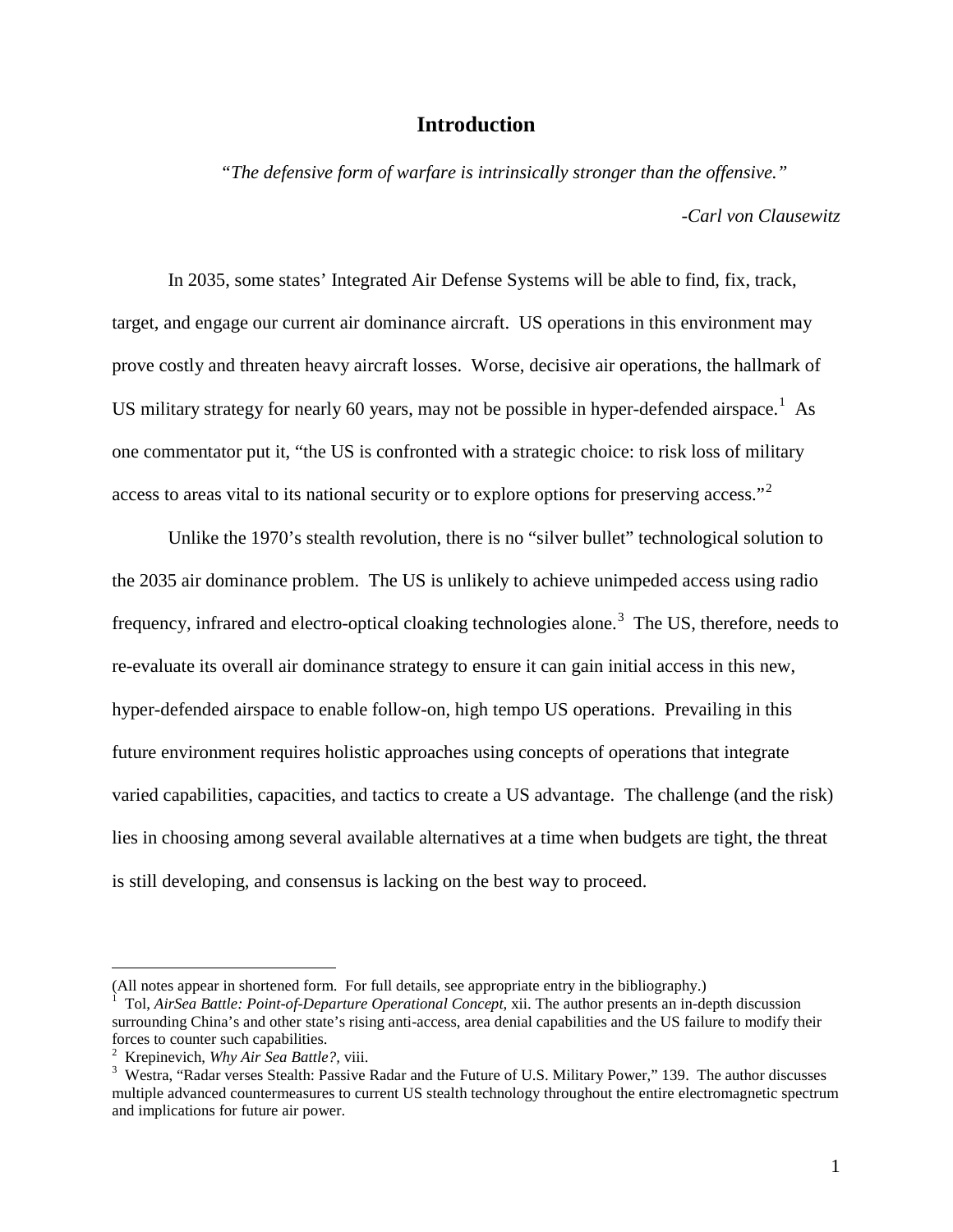To make these choices, senior policy makers need a framework and approach to evaluate the developing environment and to assist in making investment choices. This paper's purpose is to develop such a framework through a five part analysis. First, the paper provides a review of US technical challenges from potential enemy states. Future strategic, operational and tactical challenges set the stage in this segment of the analysis. Second, it examines competing air defense network models, breaking down how the US might engage an opposing network to gain access. Third, it defines a three-tiered approach (operations view, systems view and acquisition view) to analyze alternative strategies against future adversary networks. Using this approach, it then examines three concepts of operations the US may employ to gain access into hyperdefended enemy states. With these four steps completed, the final analysis outlines investment options and recommendations for technical opportunities to properly posture air dominance assets for 2035 decisive combat operations. The analysis begins by exploring the future strategic challenges the US faces in 2035.

#### **2035 Challenges**

#### **Strategic Challenge: Reaching the Battlespace**

 $\overline{a}$ 

Since World War I, the US has not been challenged in deploying its air dominance platforms to forward bases to execute combat operations.<sup>4</sup> This could change as modern states begin to level the formerly US-dominated, technological playing field. States are using various collaboration methods through a global, web-enhanced platform to rapidly increase their technological capabilities.<sup>5</sup> One example is China's recent stealth fighter development. The J-

<sup>4</sup> Krepinevich, *Why Air Sea Battle?*, 5. The author argues that early US basic power projection capability dates back to the Spanish-American War in 1898 and force projection to forward bases during the Cold War was never contested by the Soviet Union. Only major combat operations are considered in this assertion.

<sup>5</sup> Friedman, *The World is Flat,* 176. The author details ten world flatteners and their convergence which has created this new web-based platform for collaboration. This inexpensive and quick collaboration is helping states increase their education, research and war-making capabilities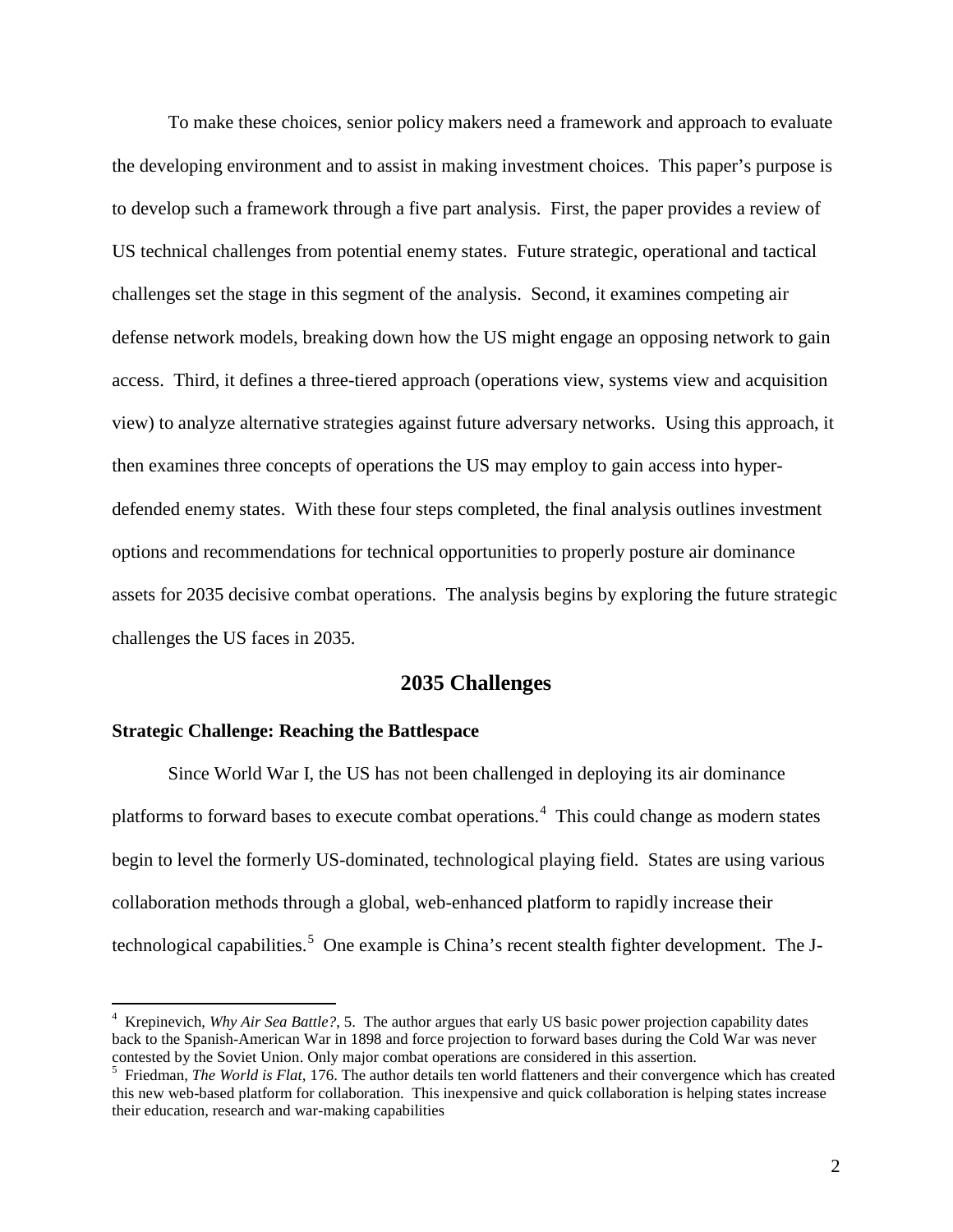20 appears to rival the F-22 in size, range, weapons load and air defense capabilities. Although the J-20's status (prototype or technology demonstrator) is unknown, this aircraft could enter production in 8-10 years.  $6$  As a result, the US must modify its widely held assumptions that, "time is on our side, we have unfettered forward access with unhampered logistics and we can achieve air/sea superiority quickly."<sup>7</sup>

Regarding geophysical factors, China possesses strategic depth and layered interior defense lines which complicates reaching this potential battlespace. These defense systems

include the DF-21D long range ballistic missile which has the capability to disrupt and/or deny US forward airbases and aircraft carrier capabilities.<sup>8</sup>

In Figure 1, the

South China Sea is

 $\overline{a}$ 



**Figure 1: China's Geophysical Factors**

divided into the first and second island chain. The DF-21D, if fully operational, could reach all current forward bases in the region with the exception of perhaps Guam. Therefore, the US must consider all current forward bases vulnerable to attack and powerless to enable decisive combat operations.

<sup>&</sup>lt;sup>6</sup> Aviation Week and Space Technology, "Editorial: Remain Watchful of China's Ascent," 1.<br><sup>7</sup> Eoster "Air Power and Anti-Access/Area Donial Networks" slide 3

<sup>&</sup>lt;sup>7</sup> Foster, "Air Power and Anti-Access/Area Denial Networks," slide 3.

<sup>&</sup>lt;sup>8</sup> Minnick, "China Builds First Anti-Ship Ballistic Missile Base," 1. The author describes the DF-21D having the potential range of 1500-2000km which covers 70% of the South China Sea.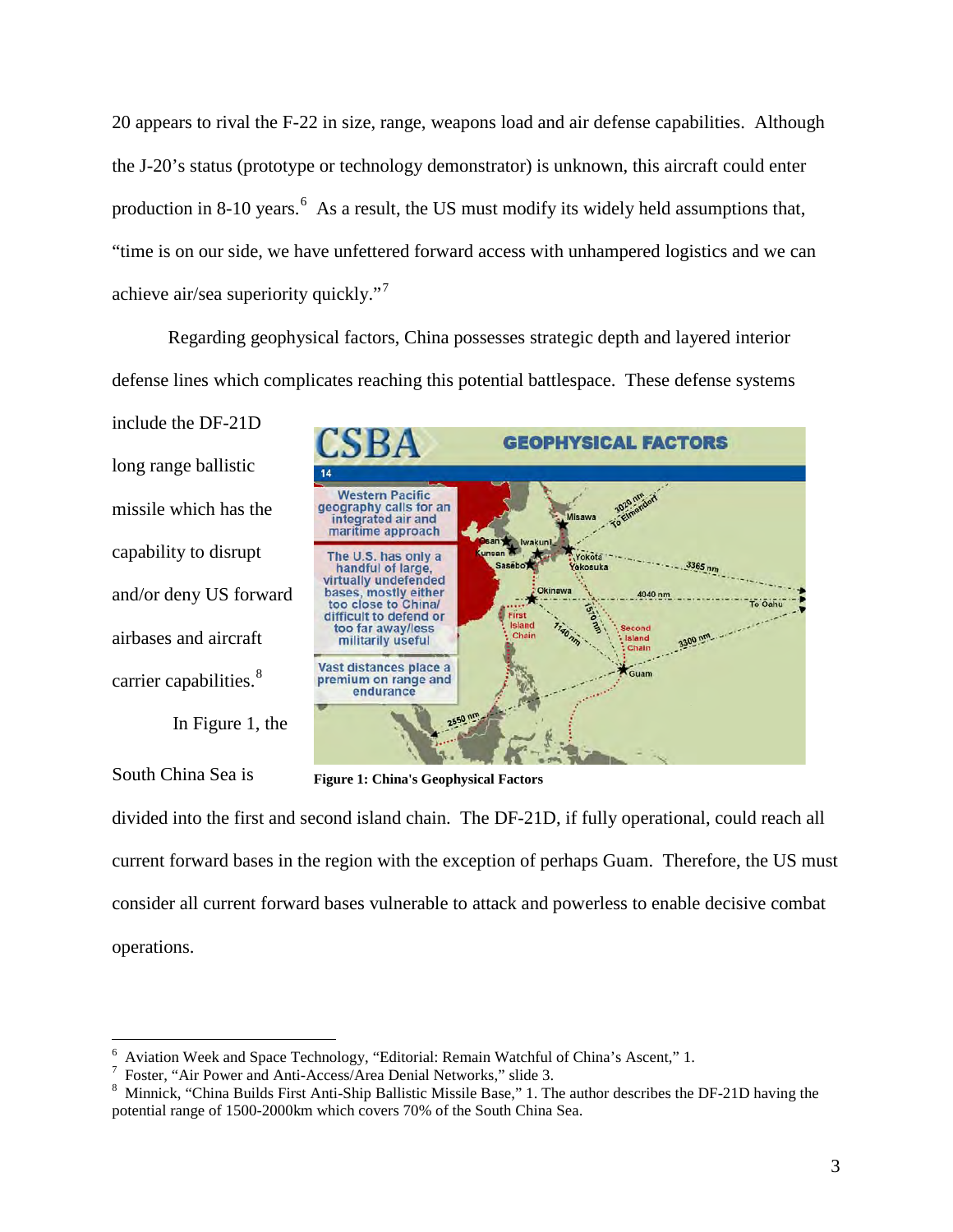In the absence of US theater missile defense capabilities and hardened sheltering at US forward bases, the US is forced to operate from longer distances. Increased distances, such as missions from Guam, will drive increased sortie durations thus resulting in reduced available sorties over a given period of time. A nominal daily sortie rate for a 500nm combat radius is 3.94 sorties per aircraft per day. If the combat radius increases to 2250nm, the rate drops to 1.79 sorties per aircraft per day.<sup>9</sup> Therefore, US strategic planners must balance available long range air dominance platforms, their sortie requirements and the time necessary to achieve combat objectives.

Summing up the strategic challenge, the increased threat to forward bases coupled with geophysical factors, reduces US air power projection capability. This challenges our traditional approach with its heavy reliance of forward basing and produces new requirements for increased range and improved survivability of all air dominance platforms. Except the B-2 stealth bomber, air dominance platforms may be unable to *reach* the battlespace without significant tanker support. This strategic "stiff arm" drives a requirement for more platforms due to fewer available sorties, amplifies air refueling requirements and, ultimately, slows the traditional tempo of US air operations.<sup>10</sup> This leads to the next hurdle: getting these limited number of air dominance platforms into the battlespace.

#### **Operational Challenge: Penetrating the Battlespace**

 $\overline{a}$ 

States with advanced defense networks could develop traditional and non-traditional means to detect and engage US air dominance platforms entering their battlespace. States possessing traditional, mono-static air defense networks, like Iran, may obtain more advanced air

<sup>&</sup>lt;sup>9</sup> Foster, "Air Power Anti-Access/Area Denial Networks," slide 8. Assumes missions are flown at 480 knots ground speed to the target with a one hour mission delay and three hour turn time upon landing.

<sup>&</sup>lt;sup>10</sup> Tol, *AirSea Battle: Point-of-Departure Operational Concept*, 24. Consequences of losing forward air bases in an anti-access/area denial conflict are outlined to include reduced sortie rates and increased tanker demands.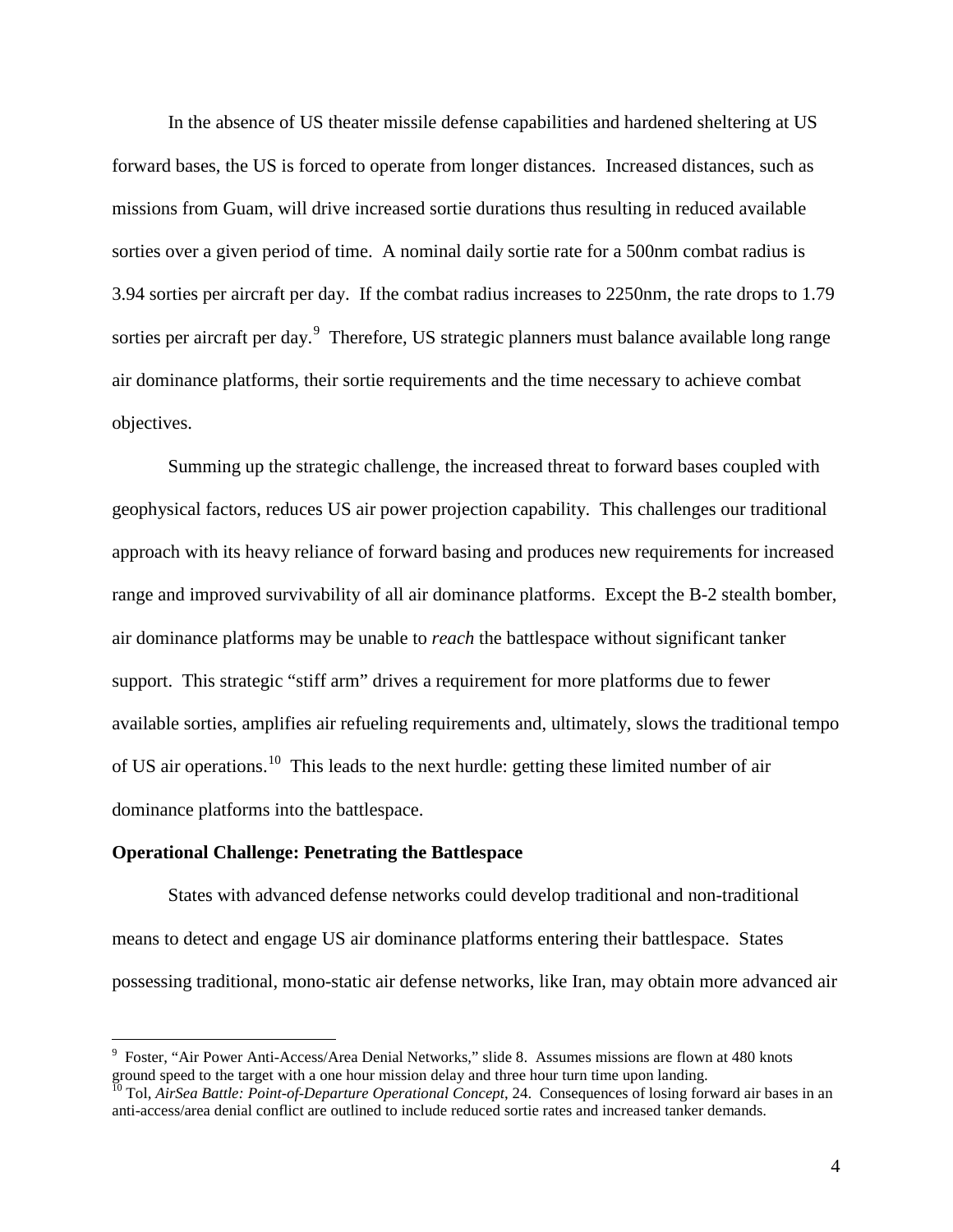defense systems (i.e., Russian SA-20s) to significantly improving their air defense capabilities.<sup>11</sup> These systems with engagement ranges exceeding 100 nautical miles and advanced radar processing technology put current US aircraft at risk. Advanced states may pursue more advanced means, such as bi-static radars, to improve their capabilities. Bistatic radar is the term used "to describe the orientation of the radar system in which the transmitting and receiving antennas are physically separated (see Figure 2).<sup>12</sup> Therefore, US stealth platforms may find themselves unexpectedly vulnerable in this new battlespace.

Bi-static radars do not have to be military acquisition and target tracking radars. Transmitters, or illuminators of opportunity, can take the form of television, radio or mobile phone antennas and can be modified into a bi-



**Figure 2: Bi-Static Radar Operation**

static configuration. These "passive coherent locations…coupled with sensitive receivers could track stealth aircraft."<sup>13</sup> If these radar configurations come to fruition, US tactical planners would have difficulties distinguishing traditional military radar systems from civilian systems. This would, in turn, make targeting problematic.

As software and processing technology continue to improve, bi-static radar systems could quickly render current stealth technology obsolete. Current stealth aircraft shape and design help

<sup>&</sup>lt;sup>11</sup> Fulghum, "Russia Sells SA-20 to Iran," 1.<br><sup>12</sup> Global Security.org, "Stealth Aircraft Vulnerabilities," 1.<br><sup>13</sup> Haffa , "Analogues of Stealth," 15. The author discusses that bi-static radars would require large compu power to collect and analyze the multiple radar beans received across several antennas.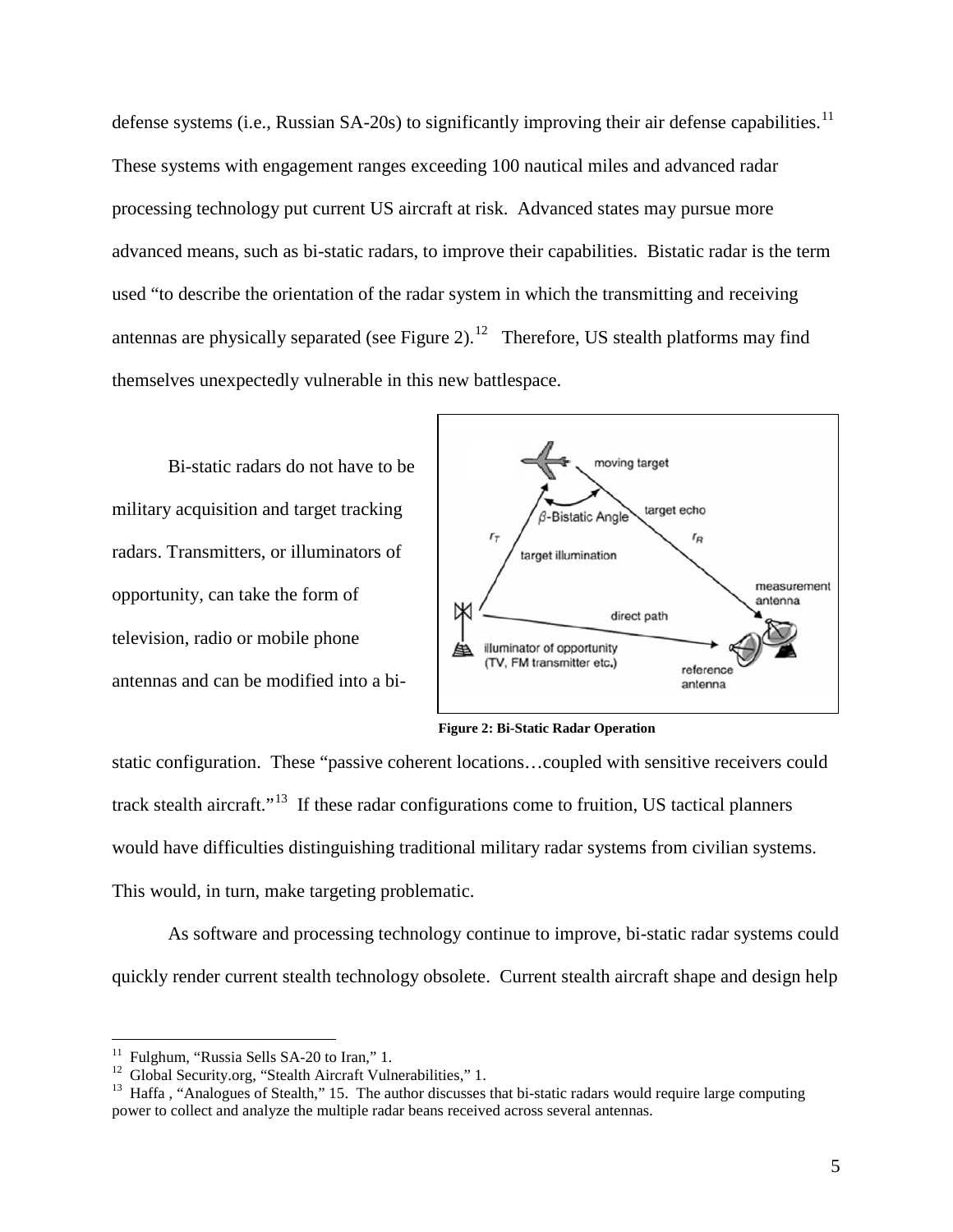minimize detection from traditional, mono-static configurations.<sup>14</sup> However, bistatic configurations with advanced signal processing capability, could "exploit radio signals already plentiful in the atmosphere rather than generating its own target beams."<sup>15</sup> In response, the US may need to use cyber attack against signals processing centers to support air dominance platforms.

Summing up the operational challenge, traditional mono-static surface-to-air missiles and more advanced bi-static radars could prevent US air dominance platforms from *penetrating* the battlespace. Increased computer signal processing is required to reach this level of access denial. Difficulties in targeting threat transmitters and passive receivers further complicate the problem. US planners may need cross-domain alternatives for air dominance platforms to aid in their survival. This leads to the next hurdle in future air dominance: completing mission objectives in hyper-defended airspace.

#### **Tactical Challenge: Employing in the Battlespace**

Given the developments in directed energy technologies, hyper-defended battlespaces challenge not only aircraft survivability, but also weapon survivability. Laser weapons provide an affordable point defense against aircraft and their weapons.<sup>16</sup> This is why the entire enemy kill chain, not just the parts, must be analyzed against US capabilities. If air dominance platforms launch weapons that never survive to the target, then the capabilities to reach and penetrate the battlespace become negated.

In future hyper-defended airspace, surface-to-air missiles systems will function to kill delivery platforms while point-defense lasers will serve to target inbound weapons (and aircraft

 $14$  Ibid., 14.

<sup>&</sup>lt;sup>15</sup> Ibid., 15.<br><sup>16</sup> Dunn, "Operational Implications of Laser Weapons," 3.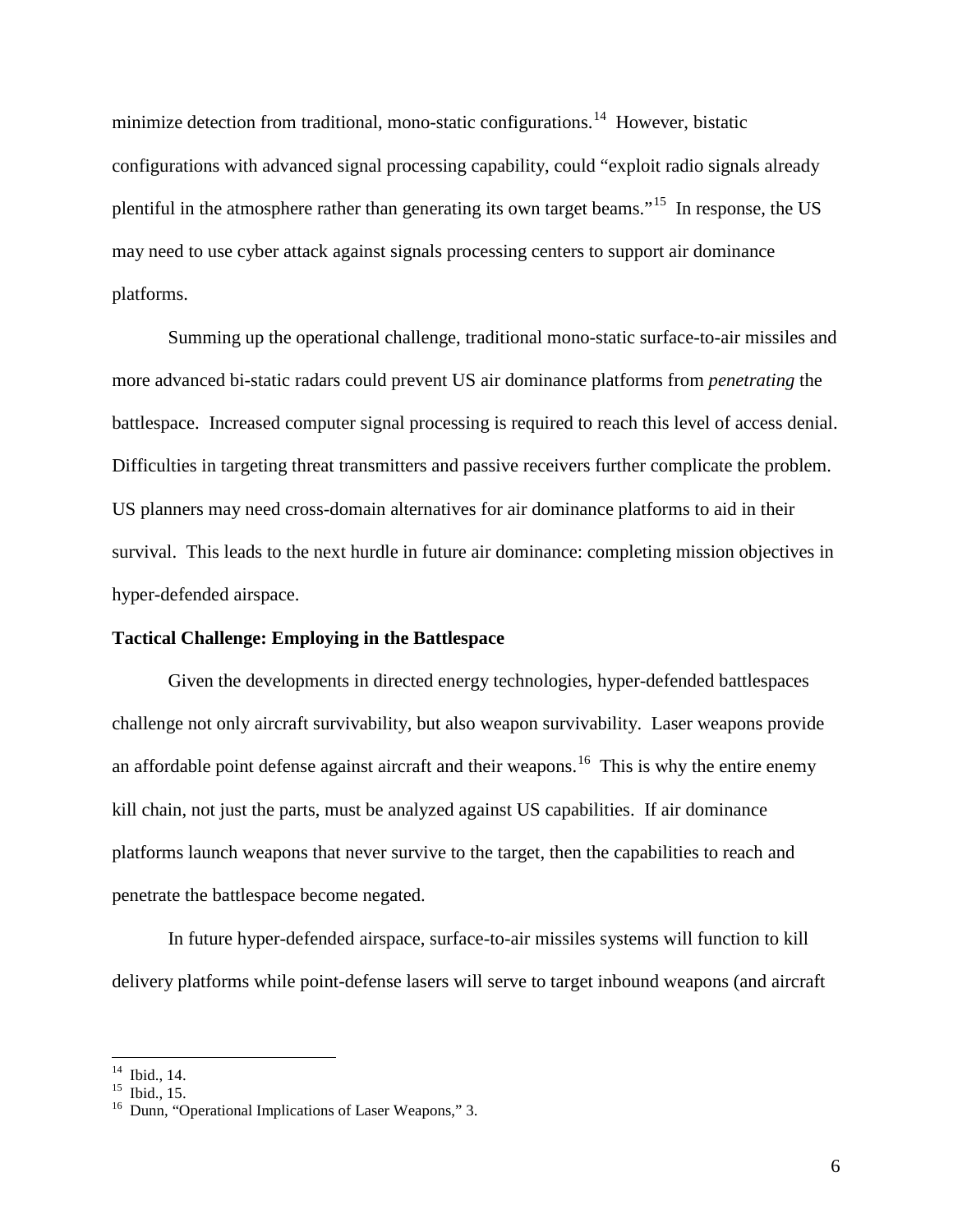should they stray within range).<sup>17</sup> The US has successfully demonstrated a megawatt-class. Chemical Oxygen Iodine Laser.<sup>18</sup> Current assessments reveal a 100 kilowatt chemical laser has enough power to destroy an aircraft and cruise missiles at long ranges (see Figure 3).<sup>19</sup> Laser beam quality continues to improve and will be the primary driver for future directed energy system successes.<sup>20</sup> Therefore, planners should expect advanced states to obtain lasers with speed of light targeting capabilities to destroy US platforms and weapons.<sup>21</sup>



 **Figure 3: Laser Power Requirements to Affect Targets<sup>22</sup>** 

Widespread laser introduction could drive increased weapons requirements to ensure

target destruction. Today, air dominance platforms may only require one or two weapons to achieve a desired destruction level. However, a hyper-defended battlespace (with point defense

 $17\,$ 

<sup>&</sup>lt;sup>17</sup> Ibid.<br><sup>18</sup> Schneider, "Defense Science Task Force on Directed Energy Weapons," 6.<br><sup>19</sup> Dunn. "Operational Implications of Laser Weapons," 7.

<sup>&</sup>lt;sup>19</sup> Dunn, "Operational Implications of Laser Weapons," 7.<br><sup>20</sup> Ibid. 21 Ibid., 10. These laser systems are expected to have the following capabilities: multiple target engagement, rapid re-targeting, exceptional accuracy, low logistical support requirements and flexibility in carriage and employment.<br><sup>22</sup> Ibid., 7. The author expects a solid state laser at 100 kilowatts (enough power to destroy an aircraf

missile) will be demonstrated in 2-10 years.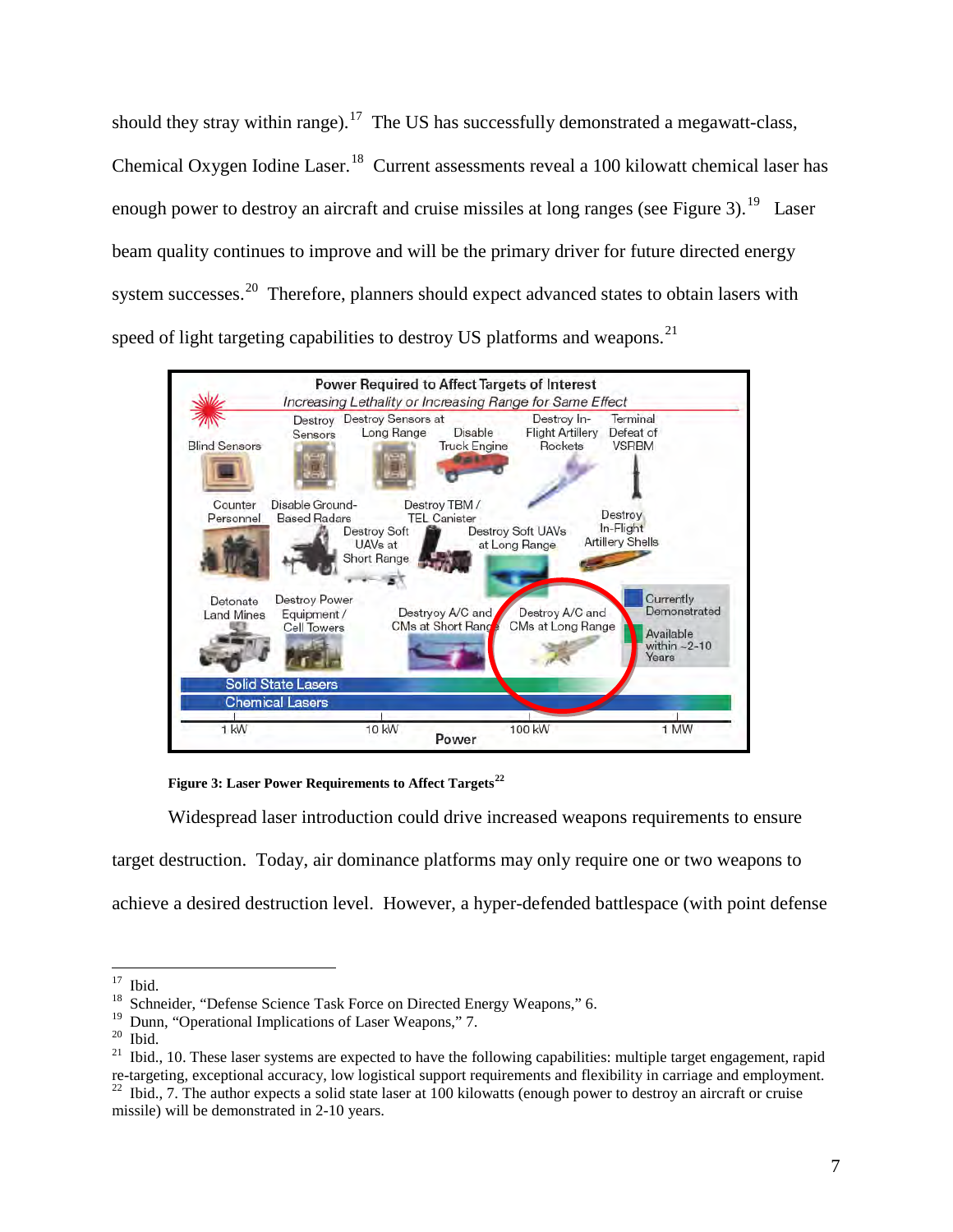laser systems) may require dozens of weapons to ensure one or two arrive at the target. As a result, US planners may have to modify employment strategies to meet this requirement for mission success.

Summarizing the tactical challenge, directed energy weapons may defeat US air dominance platforms and weapons while *employing* in hyper-defended battlespace. This would change US acceptable risk level calculations. Therefore, the US may need to dedicate significant resources toward developing laser countermeasures for air dominance platforms and weapons. Put simply, "to leverage this emerging laser capability, we need operational concepts to guide our investment of laser technology."<sup>23</sup> However, before rushing into planning operational concepts verses one specific threat, US planners must first understand the overall enemy air defense network and the proper approach to defeat it.

#### **Understanding Air Defense Networks**

Whether an air defense network is a traditional, mono-static network or an advanced bistatic network, its relative capability depends on both sides' assessment of the network's strengths and vulnerabilities. The result is technological and operational competition where the defender seeks technologies to shore up and mitigate the vulnerabilities of his network (capabilities to enhance), while the aggressor seeks to exploit these same vulnerabilities in order to defeat it (capabilities to defeat). Various command and control assets, platforms, sensors and weapons comprise these networks. Network capabilities can be thought of in terms of the dynamic targeting steps in Air Force doctrine.<sup>24</sup> These capabilities are to find, fix, track, target,

 $^{23}$  Ibid., 4.

<sup>&</sup>lt;sup>24</sup> AFDD 2-1.9, *Targeting*, 49. This Air Force document states on the cover that it compliments related discussions in Joint Publication 3-60, Joint Doctrine for Targeting. Additionally the dynamic targeting process is also referred to as the "kill chain."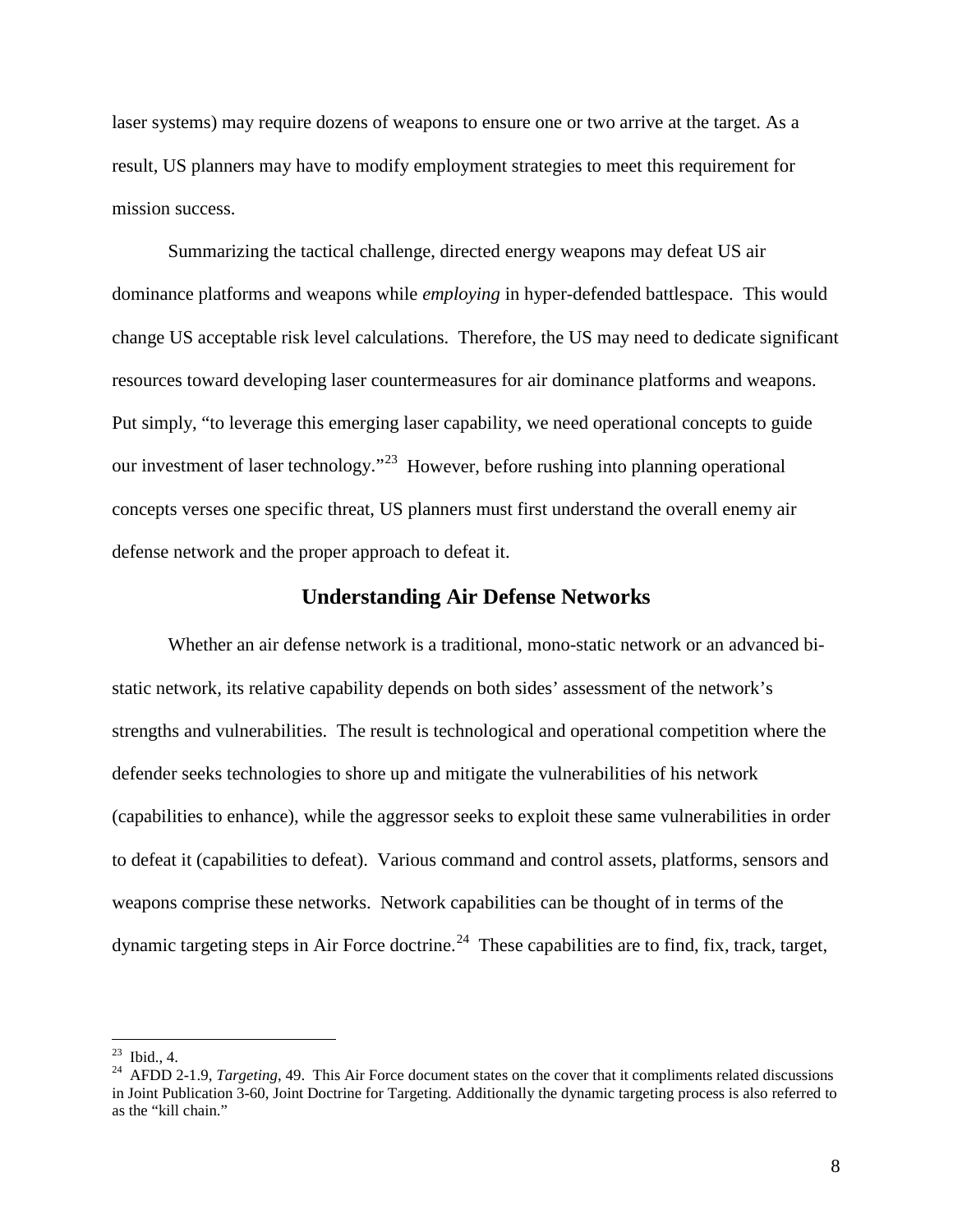engage and assess opposing forces. An anti-access/area denial state tries to enhance their network while opposing air dominance forces seek to defeat this same network.

| <b>GENERAL TECHNOLOGY to</b><br><b>DEFEAT</b>                   | <b>NETWORK CAPABILITIES</b> | <b>SPECIFIC TECHNOLOGY to</b><br><b>ENHANCE</b>     |
|-----------------------------------------------------------------|-----------------------------|-----------------------------------------------------|
| Stealth/Space/Cyber                                             | <b>FIND</b>                 | <b>Passive/Bi-Static Radars</b>                     |
| Stealth/Space/Cyber/<br><b>Electronic Warfare</b>               | <b>FIX</b>                  | <b>Passive/Bistatic Radars</b>                      |
| Stealth/Electronic Warfare/<br>Hypersonic                       | <b>TRACK</b>                | <b>Passive/Bistatic Radars</b>                      |
| Stealth/Electronic Warfare/<br>Hypersonic                       | <b>TARGET</b>               | SA-20: Surface-to-Air<br>DF-21D: Surface-to-Surface |
| Stealth/Deception(Decoys)/<br>Electronic Warfare/<br>Hypersonic | <b>ENGAGE</b>               | SA-20/DF-21D/Directed<br><b>Energy (Lasers)</b>     |
| N/A to this Discussion                                          | <b>ASSESS</b>               | N/A to this Discussion                              |

#### **Figure 4: Air Defense Network Breakdown**

Figure 4 compares network capabilities with certain technologies the defender uses to enhance his network and the aggressor uses to defeat. On the right, red-colored column, states developing air defense networks want to destroy, disrupt and deny enemy forces attempting to gain access. Passive and bistatic radars enhance the capabilities to find, fix and track air dominance platforms. Advanced missile systems (SA-20 and DF-21D) enhance targeting capabilities out to distances which enhance overall area denial objectives. On the left, bluecolored column, states attempting to achieve air dominance must focus on defeating, delaying or denying the network capabilities to gain access. Combinations of stealth, space, cyber and ISR technologies are needed to avoid detection. In addition, operational techniques such as decoy, deception, swarming and saturation enhance the ability of air dominance platforms to avoid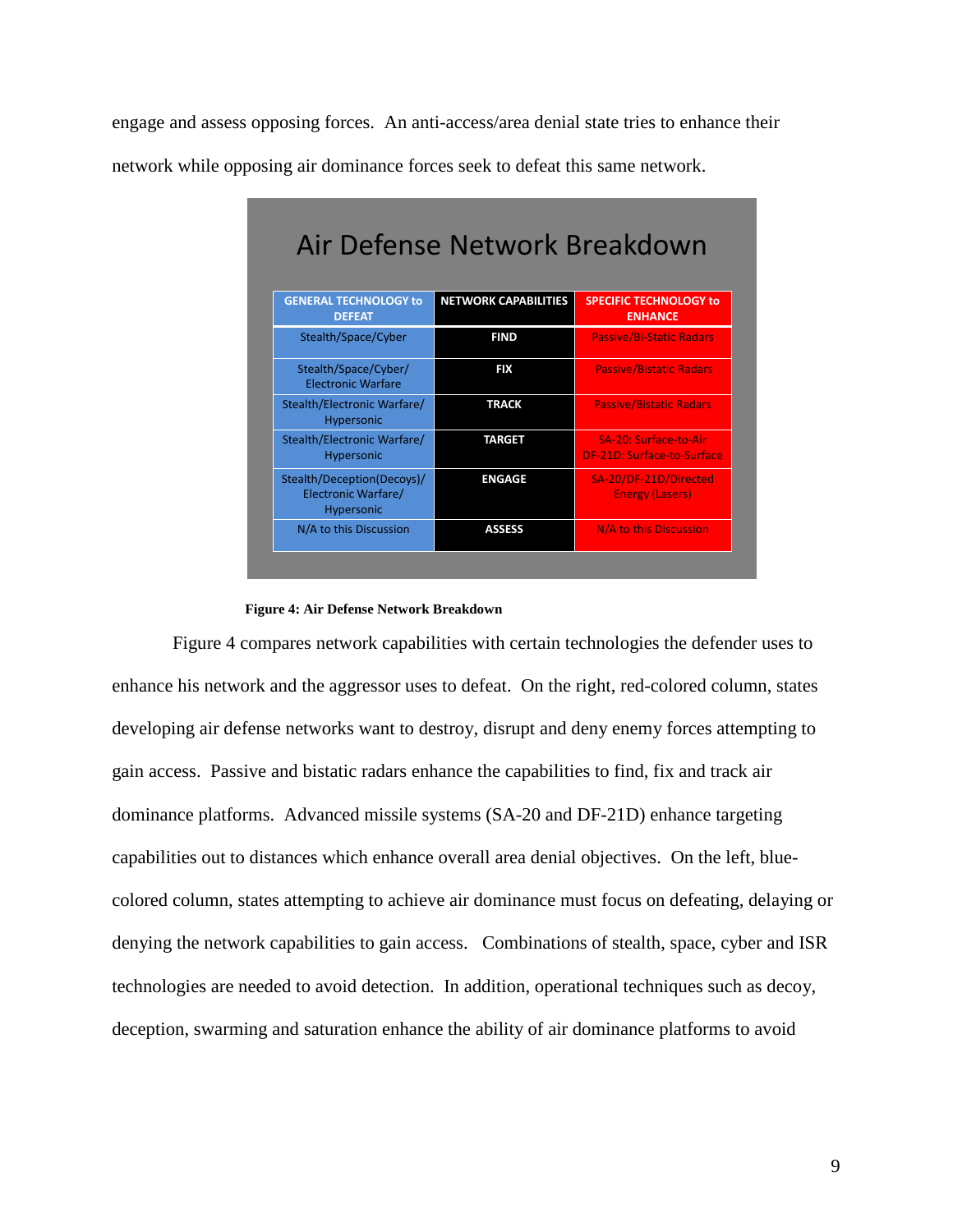being tracked and targeted. As a result, the network must be deconstructed and analyzed sufficiently to determine which red capabilities must be countered and how to accomplish it.

Summing up, advanced air defense networks and robust technological enhancements will challenge future air dominance objectives. US planners must dissect enemy networks to understand their capabilities and their associated enabling technologies. They must determine whether to leverage existing cross-domain capabilities or develop new requirements to invest in future technologies. The challenge is where to begin. Strategists need a simple methodology to aid in problem solving and determine appropriate requirements to guide follow-on decisions.

### **Problem Solving Approach: A Requirements Model**

US planners need a model that reviews air dominance requirements to the appropriate level of detail. Currently, the US Air Force utilizes a capability-based construct, but it is too general in nature.<sup>25</sup> Planners could greatly benefit from an integrated operational, systems and acquisition/logistical requirements model. A detailed, multi-tiered construct would ensure planners thoroughly analyzed capabilities (with associated limitations) to avoid pre-mature investment choices.

Figure 5 outlines specific requirements in a three-tiered approach to develop capabilities to meet future air dominance effects. Defeating the critical nodes of an enemy network hinges on ensuring all tiers are considered in one's requirement decisions. The first tier is operations requirements, the second is the individual systems requirements and the third is acquisition and logistics requirements. An important consideration to note is each tier's specific requirements

<sup>25</sup> Dahm, *Technology Horizons: Vision for Air Force Science and Technology*, 43. The Air Force Research Laboratory uses a general construct in its attempts to define future warfighter's needs. They use eight focused long term challenges as their current guideline. The fourth is Persistent Responsive Precision Engagement defined as, "maneuver through anti-access/area denied environments to deliver effects rapidly and/or persistently."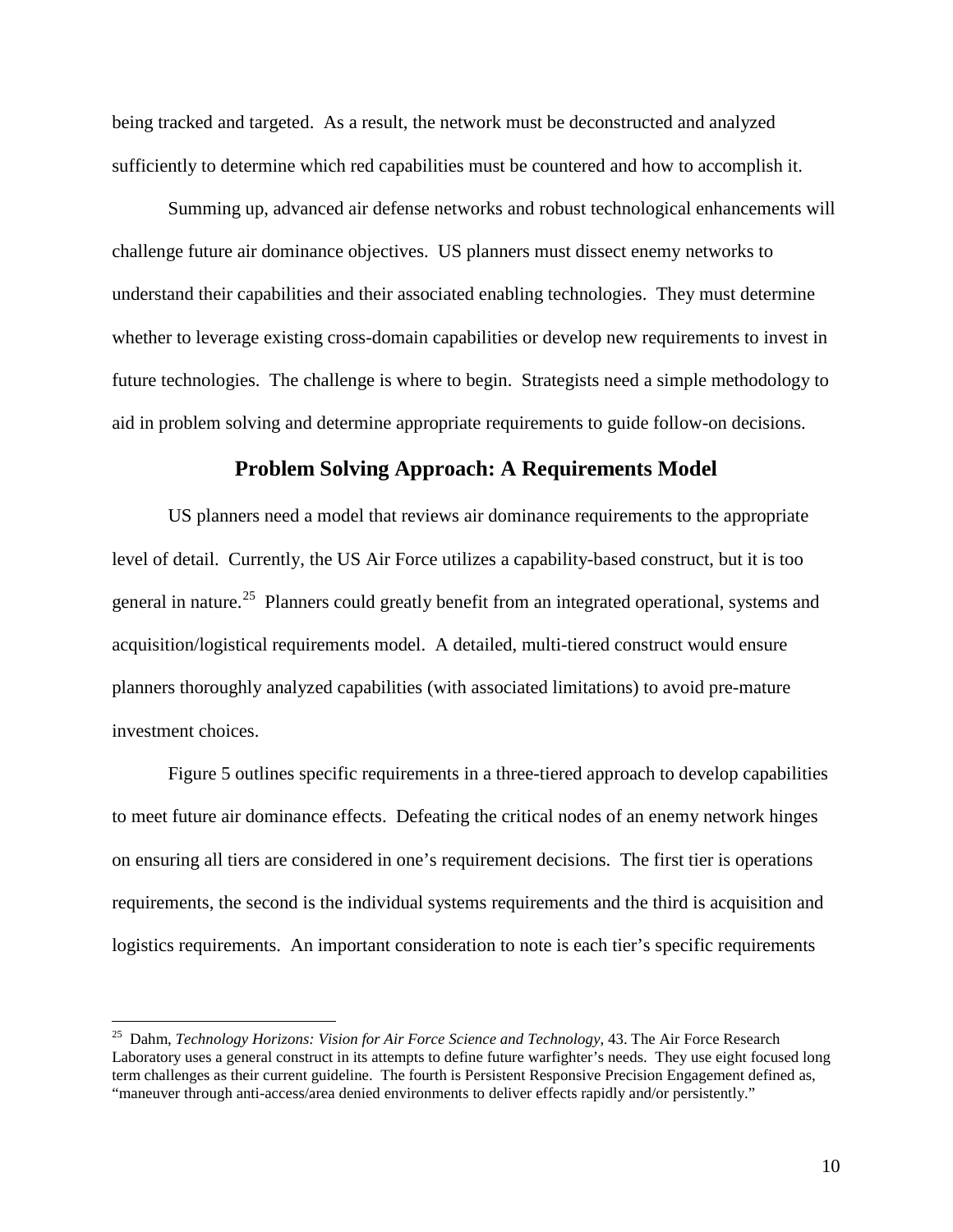apply to all previous tier requirements. Failure to thoroughly plan in one tier could result in an incorrect or incomplete requirement.



#### **Figure 5: Air Dominance Effects Requirement Model**

 Tier 1, operations requirements, consists of the basic tools used to achieve air dominance effects. Command and control (C2); networks; intelligence, surveillance and reconnaissance (ISR) will continue to be the brains behind operations. The processing, exploitation and dissemination (PED) of battlespace data may not always be pushed to operators in traditional methods. Platforms may be required to penetrate a hyper-defended battlespace or employ from standoff ranges. Sensors could reside onboard and off-board platforms to assist in penetration and precision targeting. Kinetic and non-kinetic weapons can achieve air dominance effects. Finally, the proper training through development of tactics, techniques and procedures ensures operators are technically proficient to accomplish air dominance missions.

Tier 2, system requirements, consists of the specific parts for each operations requirement. Power source, material, propulsion, guidance, range, speed, accuracy and timing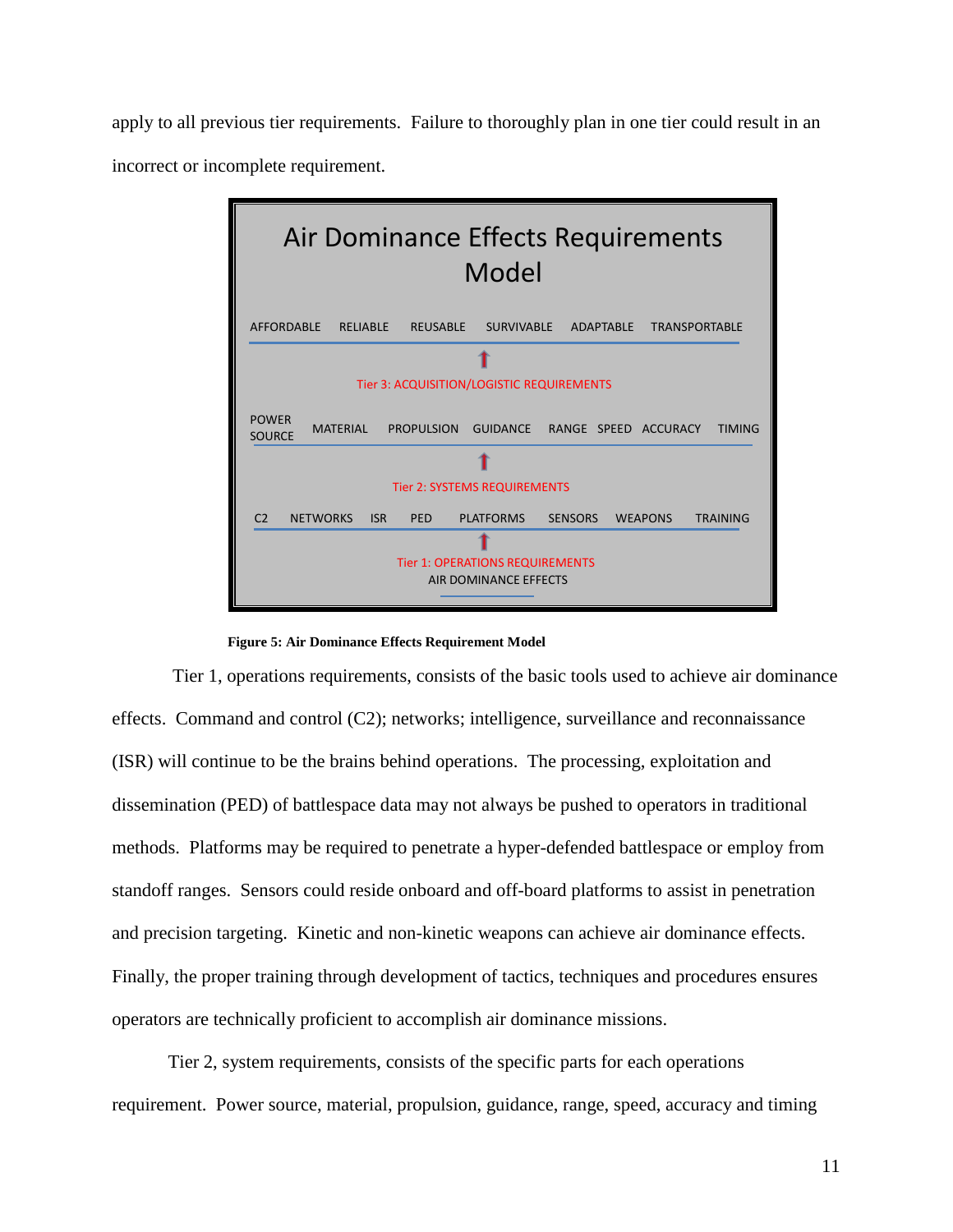may be similar or different when applied to each operations requirement. The power source must have a sufficient duration to accomplish mission. The material should deny, delay or minimize enemy detection. Propulsion needs to be powerful and efficient enough to meet specific mission requirements. Guidance ideally needs to be self-reliant and jam proof to ensure precise navigation. Range and speed will vary from platform to weapon, but must be sufficient to reach and penetrate the battlespace. Accuracy is the primary driver to achieve desired weapons effects and ensure sortie and threat exposure are minimized during decisive combat operations. Finally, timing is essential in achieving synergistic effects while countering hyperdefended battlespace.<sup>26</sup>

Tier 3, acquisition and logistic requirements, are the determining factors when finalizing decisions for tier 1 and tier 2 requirements. Affordability, balanced with reliability, will be the primary constraint in future defense acquisition budgets. This drives the design for networks, platforms, sensors and weapons. Reusability will depend on platform and sensor numbers and specific use. Survivability not only includes the platform reaching its launch point but also the weapon reaching its target. Adaptability must consider potential multi-role usages against specific enemy network capabilities. Finally, transportability must be considered to ensure logistical requirements are attainable and sustainable before even commencing operations. In summary, using this requirements model after analyzing enemy air defense networks will aid in developing operational concepts.

<sup>26</sup> AFDD 1, *Air Force Basic Doctrine*, 31. "Synergistic Effects" is one of the seven tenets of air and space power. Specifically, AFDD-1 describes that its objective is the precise, coordinated application of the various elements of air, space and surface power to bring disproportionate pressure on enemy leaders to comply with our national will.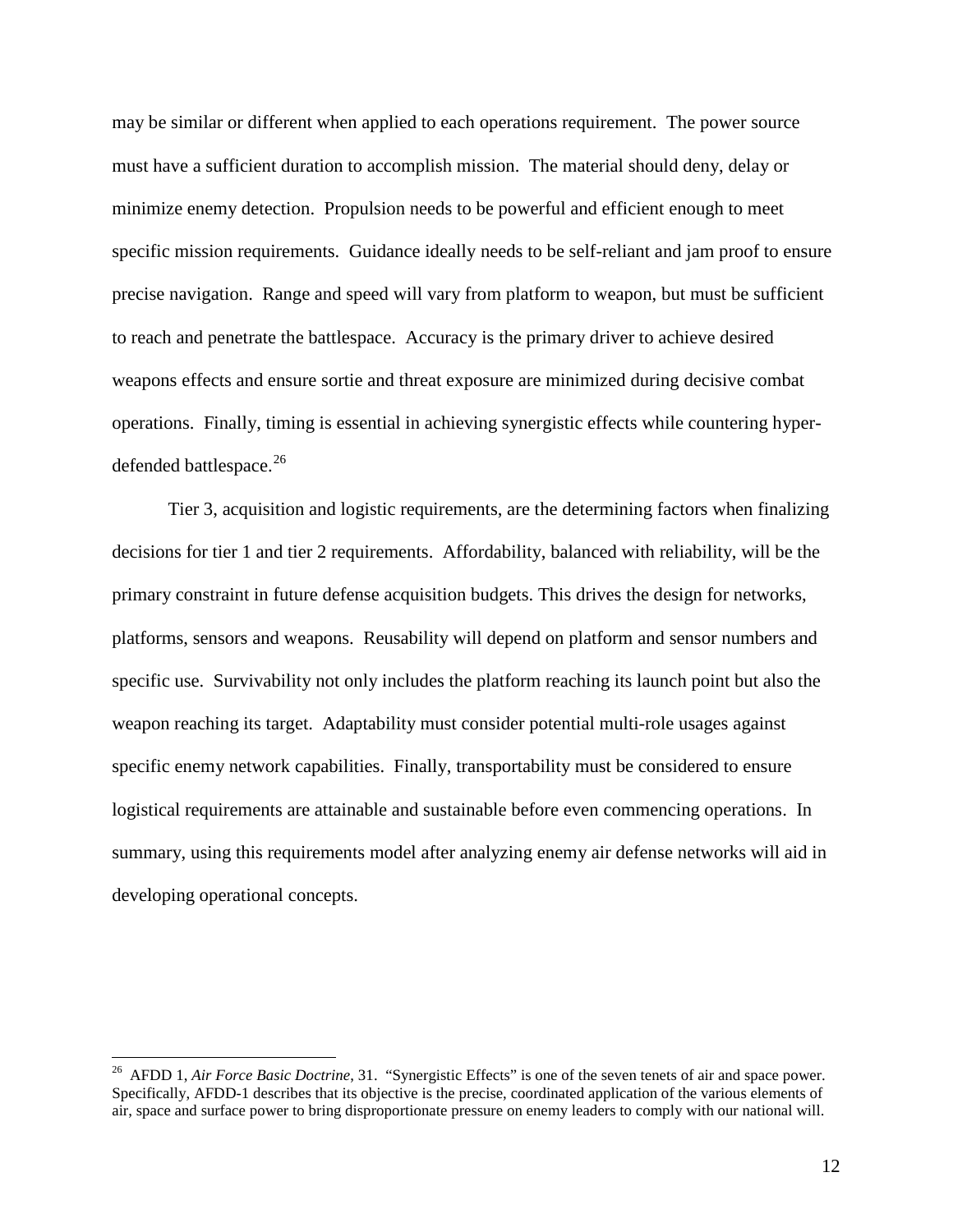## **Concept of Operations (CONOPS)**

#### **Concept of Operations Development**

 $\overline{a}$ 

There are several definitions of a Concept of Operations, but for purposes of this paper, CONOPS integrates required employment capabilities with tactics and required external support to achieve the commander's objectives.<sup>27</sup> Accordingly, 2035 Air Dominance CONOPS should center on destroying, disabling, disrupting or denying some or all aspects of the enemies' network "kill chain." Network assessment and requirements models help determine the capabilities required to achieve the desired effect. Tactics maximize capability success and minimize exposure to the network threats. Support requirements, embedded and/or detached, assist in attacking the enemy network long enough to achieve mission objectives.

On the left side of Figure 6, air dominance capabilities and tactics are listed in the first column. The second column identifies the applicable enemy network capability. The last two columns link support level and requirements to highlight CONOPS component interrelationships. Of note, utilizing stealth capability with stealth tactics would require the lowest support because these platforms operate autonomously with on-board weapons, sensors and countermeasures. However, this is predicated on cloaking technologies reaching maturation by 2035. Conversely, using saturation capabilities through multi-platform packaging would require a high level of support in command and control and target data dissemination.

<sup>&</sup>lt;sup>27</sup> The definition of what comprises a concept of operations varies considerably from the strategic level to the tactical level. The United State Air Force defines its service CONOPS as, "the highest Service-level concept comprising a commander's assumptions and intent to achieve desired effects through the guided integration of capabilities and tasks that solve a problem in an expected mission area." Meanwhile, Joint Publication 5-0 Level 4 planning concepts of operations described integrated tactical actions with high fidelity. For information on Air Force CONOPS, see Air Force Instruction 10-2801, *Air Force Concept of Operations Development*, page 2. For information on CONOPS in joint planning see Joint Publication 5-0, *Joint Planning*, pages 1-18.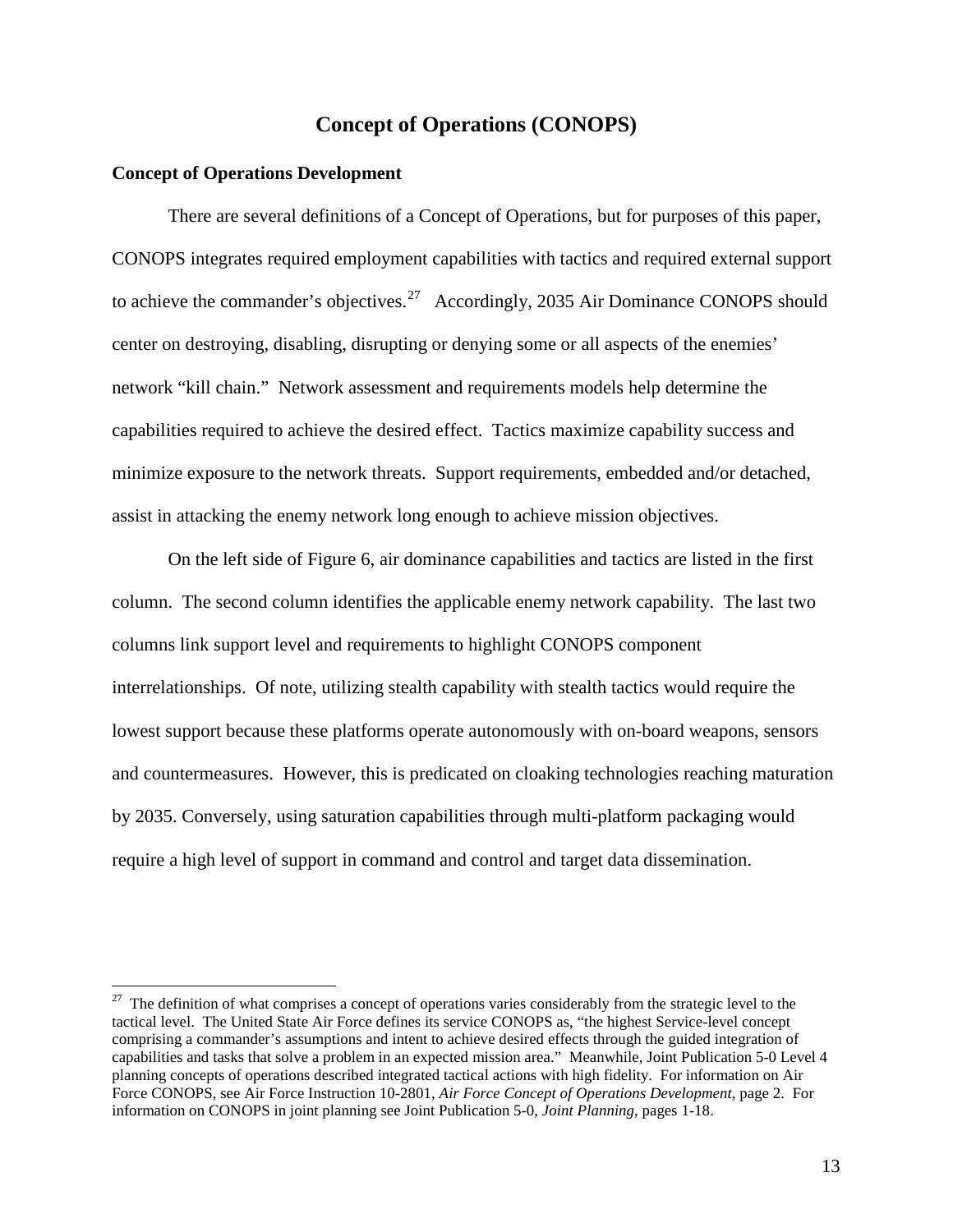|                                           | <b>CONOPS</b><br>(Capability + Tactics + Support)   |                                |                              |  |  |
|-------------------------------------------|-----------------------------------------------------|--------------------------------|------------------------------|--|--|
| <b>AIR DOMINANCE</b><br><b>CAPABILITY</b> | <b>ENEMY</b><br><b>NETWORK</b><br><b>CAPABILITY</b> | <b>SUPPORT</b><br><b>LEVEL</b> | <b>SUPPORT REQUIREMENTS</b>  |  |  |
| Stealth                                   | Find/Fix                                            | LOW                            | <b>None</b>                  |  |  |
| Speed (Hypersonic)                        | <b>Engage</b>                                       | LOW                            | Platform/Weapon Capability   |  |  |
| Altitude                                  | <b>Engage</b>                                       | LOW                            | Platform/Weapon Capability   |  |  |
| Command/Control                           | F2T2E                                               | <b>MED</b>                     | Secure Network               |  |  |
| Space/Cyber                               | <b>Find/Fix</b>                                     | <b>HIGH</b>                    | Secure Network               |  |  |
| <b>AIR DOMINANCE</b><br><b>TACTIC</b>     | <b>ENEMY</b><br><b>NETWORK</b><br><b>CAPABILITY</b> | <b>SUPPORT</b><br><b>LEVEL</b> | <b>SUPPORT REQUIREMENTS</b>  |  |  |
| <b>Stealth</b>                            | <b>Find/Fix</b>                                     | LOW                            | None                         |  |  |
| Decoy/Deception                           | Target/Engage                                       | <b>MED</b>                     | C2/Large Numbers             |  |  |
| Swarm/Saturation                          | <b>Track/Target</b>                                 | <b>HIGH</b>                    | C2/Large Numbers             |  |  |
| Multi-Axis                                | <b>Track/Target</b>                                 | <b>HIGH</b>                    | C2/Electronic Warfare        |  |  |
| Packaging                                 | <b>Track/Target</b>                                 | <b>HIGH</b>                    | <b>C2/Electronic Warfare</b> |  |  |

 **Figure 6: Capability, Tactics and Support Interrelationships for CONOPS Design** 

Based on the interrelationships in Figure 6, three possible CONOPS stand out as candidate solutions to the anti-access/area denial challenge. The first is standoff which minimizes human exposure to threats, while maximizing long range weapons effects. The second is penetrating strike which depends upon a highly-capable, manned stealth platform gaining access to deliver precision weapons. The third is swarm/saturation which utilizes stealth, legacy manned and unmanned platforms to overwhelm hyper-defended battlespace with both penetration and long range weapons. In each CONOPS, success requires balancing human and asset exposure while using proper capabilities to attack the enemy's network.

### **CONOPS 1: Standoff**

Standoff entails multi-domain coordination to acquire targeting data to feed standoff platforms for weapons employment. This minimizes threat exposure, but is heavily dependent on space/cyberspace to find, fix, and track enemy targets. As depicted in Figure 7, the carrier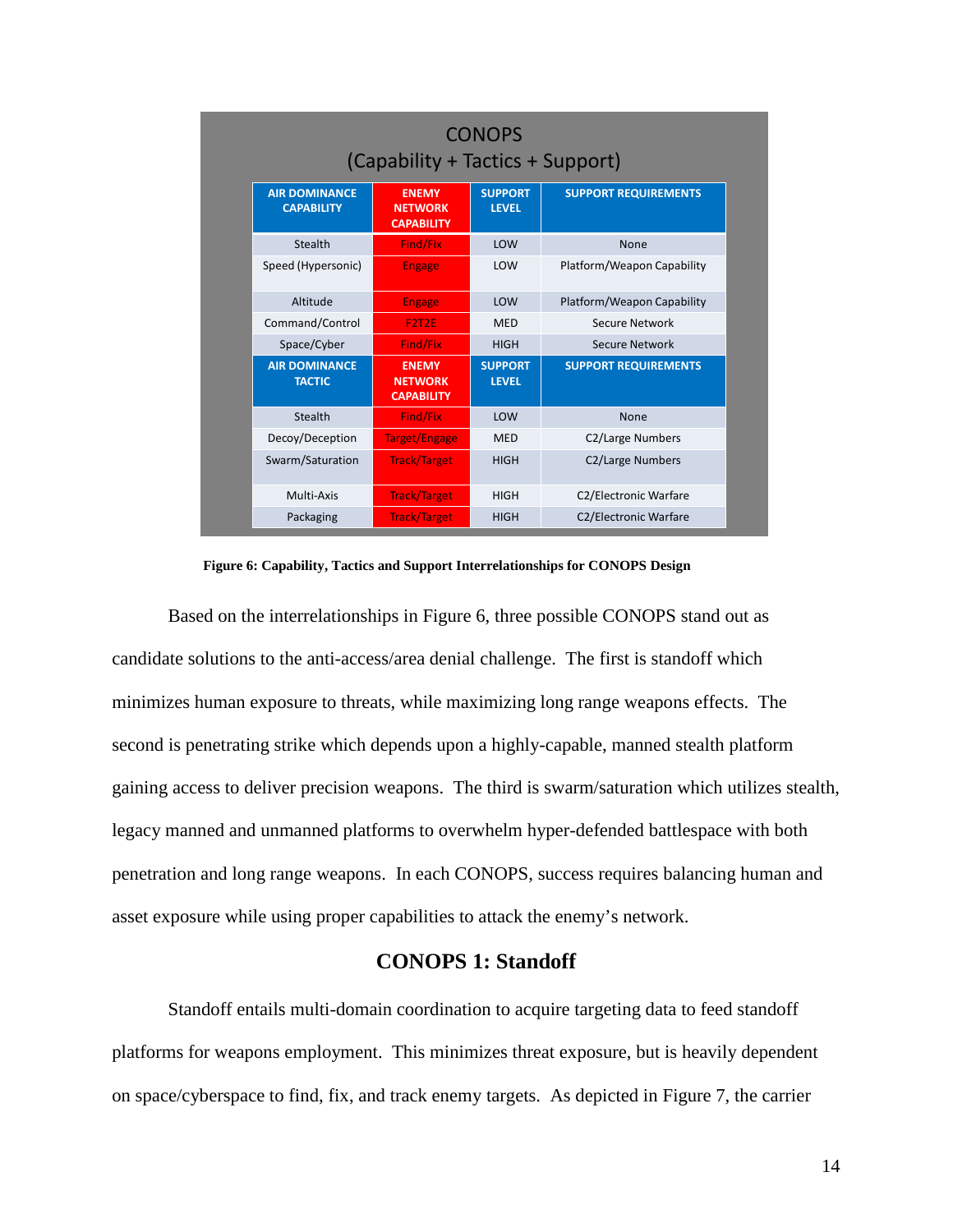strike group remains outside DF-21D range (1500 nautical miles) while multiple launch platforms stay outside nominal enemy fighter range (500 nautical miles).<sup>28</sup> F-22s assist with escort provided an air bridge is maintained. Therefore, standoff's cornerstone concept is using off-board sensors to cue multiple weapons against fixed target arrays.



 **Figure 7: Standoff CONOPS: China Example<sup>29</sup>**

 $\overline{a}$ 

At the operations requirement tier, the US command network needs to be forward based preferably onboard the carrier strike group. Space access, bandwidth capability and cyber security to receive satellite intelligence and disseminate to weapons platforms are major requirements. Weapons platforms, like the B-2, B-52 and B-1, could be augmented by Arsenal

<sup>28</sup> Krepinevich, *Why Air Sea Battle?*, 19. The author states that carrier forces would need to maintain a distance of 1000-1600 nautical miles from the China coastline to avoid the advanced surface-to surface threats. Plus airborne platforms would need to maintain a distance of 500 nautical miles to remain outside a Chinese fighter's nominal unrefueled max range, assuming they return to their original mainland air base.

<sup>&</sup>lt;sup>29</sup> Tol, *AirSea Battle: Point of Departure*, 22. Original image was modified to help describe the standoff CONOPS.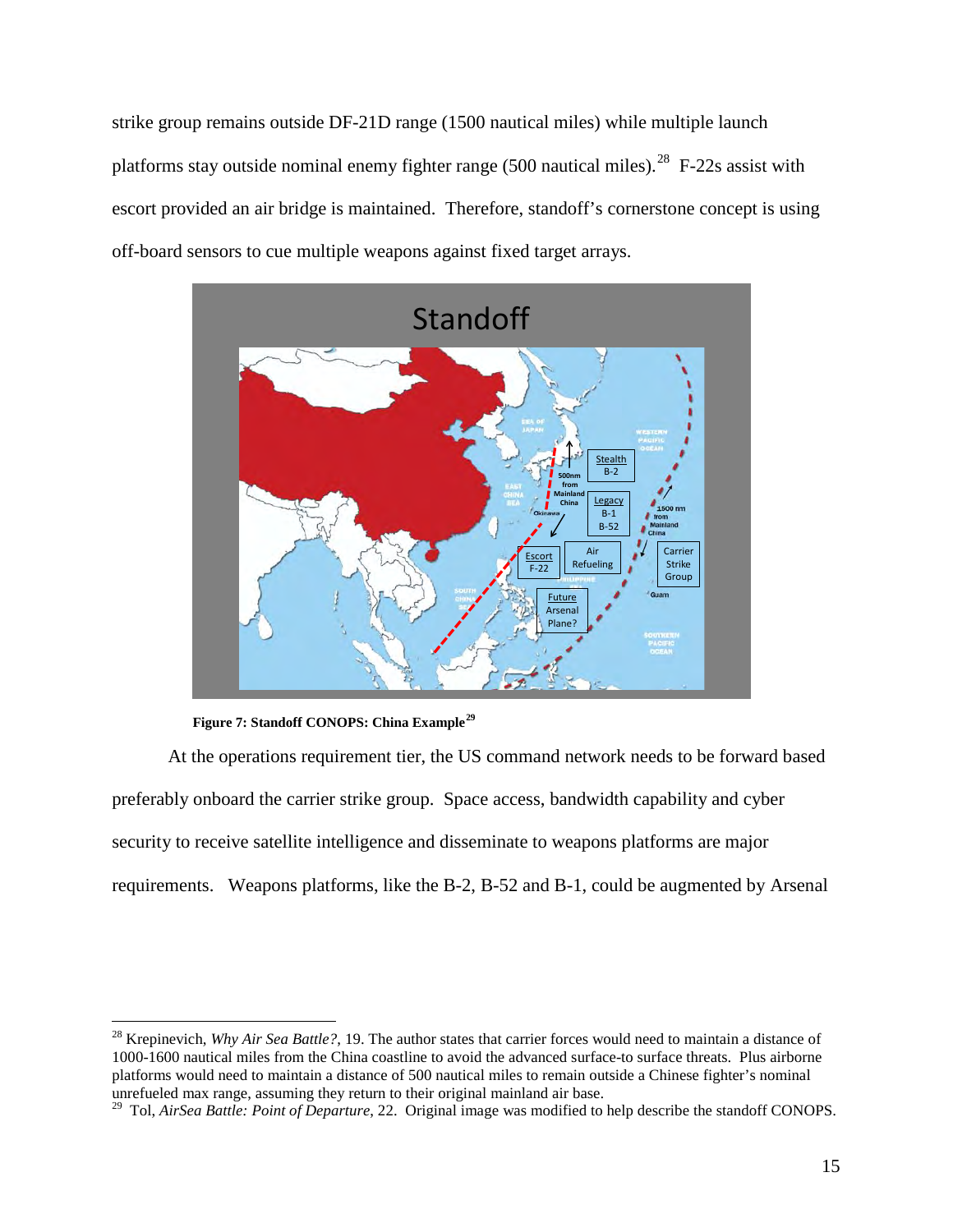Planes to meet the high apportionment targeting requirements.<sup>30</sup> Ideally, hyper-sonic weapons would increase enemy targeting difficulties while ensuring high weapon survival rates.

From the systems requirement tier, the weapon's power source, material, guidance, range, speed and accuracy are all important planning considerations. These need to enable fly-out ranges of several hundred miles. The material needs to possess stealth qualities, have electronic warfare attributes or receive cyber attack support to decrease, delay or deny detection during flyout. Guidance and accuracy must ensure the weapon can navigate and hit within distances to achieve desired effects. Overall, weapon systems requirements are the highest priority in this CONOPS.

In the acquisition requirement tier, weapon reliability and survivability are the drivers. Anti-jam, inertially-aided weapons with self-terminal guidance (like cold atom technology) could solve this challenge.<sup>31</sup> In addition, weapons should be shielded from electro-magnetic pulses and direct energy weapons. Therefore, affordability needs to be balanced with the overall weapon capability. In summary, standoff succeeds with unimpeded space/cyberspace access and networked command/intelligence support along with weapons able to survive to their intended targets.

#### **CONOPS 2: Penetrating Strike**

Penetrating strike entails using air dominance platforms to enter anti-access/area denial battlespace and employ self-targeted weapons. Threat exposure is high so strike platforms need advanced technologies to aid in defending against enemy defense networks. As depicted in

 $30$  Weidanz, email, 1. Arsenal Plane (email data received 6 Jan 2011) is a Boeing 777 platform converted to a strike platform capable of launching standoff missiles like the JASSM-ER. Each plane is estimated to hold 52 missiles and have a combat radius of 4000 miles.

<sup>&</sup>lt;sup>31</sup> Tompkins, "Precision Inertial Navigation Systems," 1. Cold Atom interferometers are being developed to replace GPS for navigation. This technology would require no external transmissions and still provide precise navigation capability.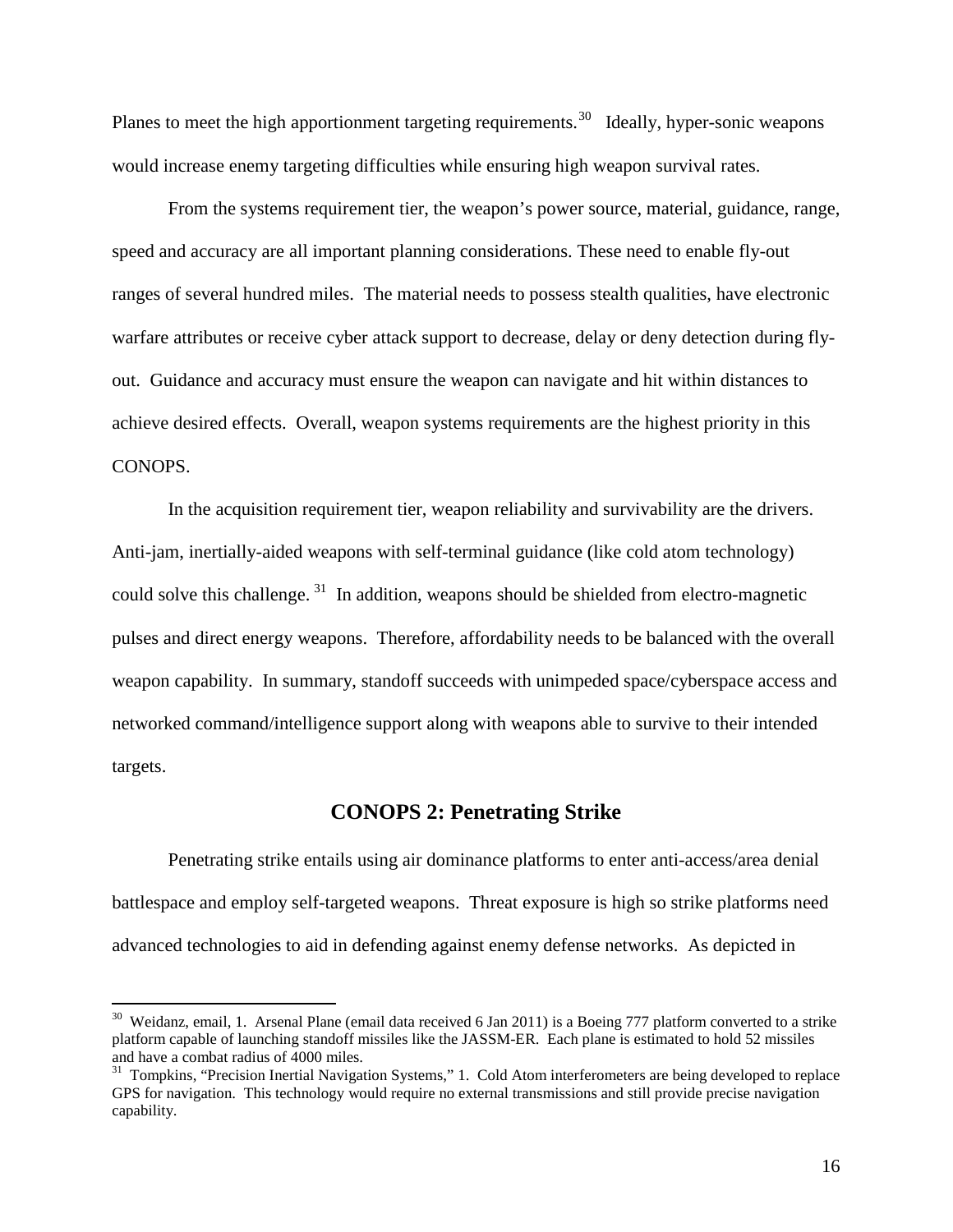Figure 8, F-22s escort refueling platforms that remain outside nominal enemy fighter range (500 miles). B-2s or next generation bombers penetrate the battlespace for strike missions. Therefore, penetrating strike's cornerstone concept is self-targeting against fixed, mobile, and hardened arrays.

From the operations requirement tier, command network, space and cyber attacks support strike platforms, but these platform must survive/counter autonomous threats. Strike platforms require significant technological upgrades to counter bi-static radars and advanced surface-to-air missiles. Sensors and weapons need to counter laser defenses long enough to successfully guide weapons to their targets. Limited platform numbers equals lower available sorties which increases the time required to complete decisive combat operations. Overall, these low density, high demand strike platforms can be single points of failure without proper design capabilities.



# Penetrating Strike

#### **Figure 8: Penetrating Strike CONOPS: China Example<sup>32</sup>**

 $\overline{a}$ 

The systems requirement tier hinges on technological advances that must outpace air

defense network capabilities. Platform materials need to maximize cloaking capabilities in the

 $32$  Gunzinger, "Sustaining America's Strategic Advantage in Long-Range Strike," 32. Original image was modified to clarify the penetrating strike CONOPS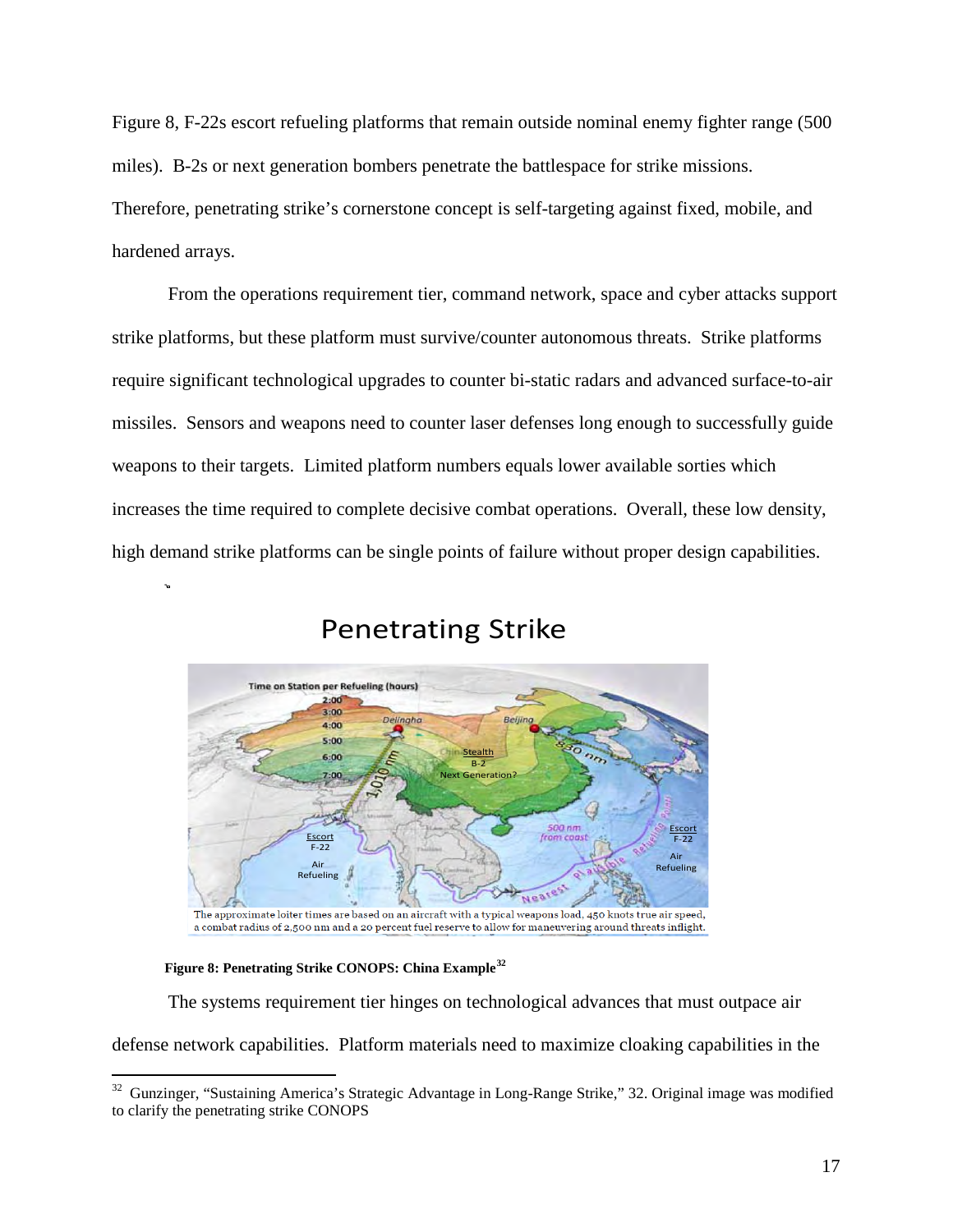radio frequency, infrared and electro-optical spectrums. Metamaterials could provide this capability.<sup>33</sup> Weapon propulsion, range and speed are not as critical as in the standoff CONOPS since platforms deliver them close to the target. However, weapon guidance and accuracy weapons must counter jamming and possess the same characteristics as weapons in the standoff CONOPS.

The acquisition requirement tier presents challenges for strike platform capabilities. Affordability is the major constraint since strike platforms, sensors and weapons must be reliable, survivable and adaptable against air defense networks. Also, emerging technologies, like metamaterials, need to reach acceptable maturation levels by 2035. If platforms cannot reach weapons release and weapons can't survive to the target, the acceptable risk level is exceeded prior to mission execution. In summary, penetrating strike succeeds with highly advanced strike platforms which exceed air defense network capabilities (barring any serious time constraints).

#### **CONOPS 3: Swarm and Saturation**

 Swarm and saturation combines manned stealth platforms, high/low tech unmanned aircraft systems and legacy strike platforms to overwhelm air defense networks. Some platforms penetrate and employ onboard weapons/decoys while others launch standoff weapons/decoys to achieve desired effects. Threat exposure is medium based on each platform's usage and penetrating depth. As depicted in Figure 9, F-22s escort refueling and legacy platforms that remain outside nominal enemy fighter range (500 miles) and launch standoff weapons. Unmanned aircraft systems penetrate/saturate air defenses while deploying swarming assets (decoys/weapons). Finally, B-2s or next generation bombers penetrate the battlespace to execute

 $33$  Ung, "Metamaterials: A Metareview," 1. Metamaterials are man-made materials that exhibit unique electromagnetic properties that theoretically could be undetectable in the radio frequency, infrared and electro optical spectrums. This will increase stealth platform cloaking capabilities.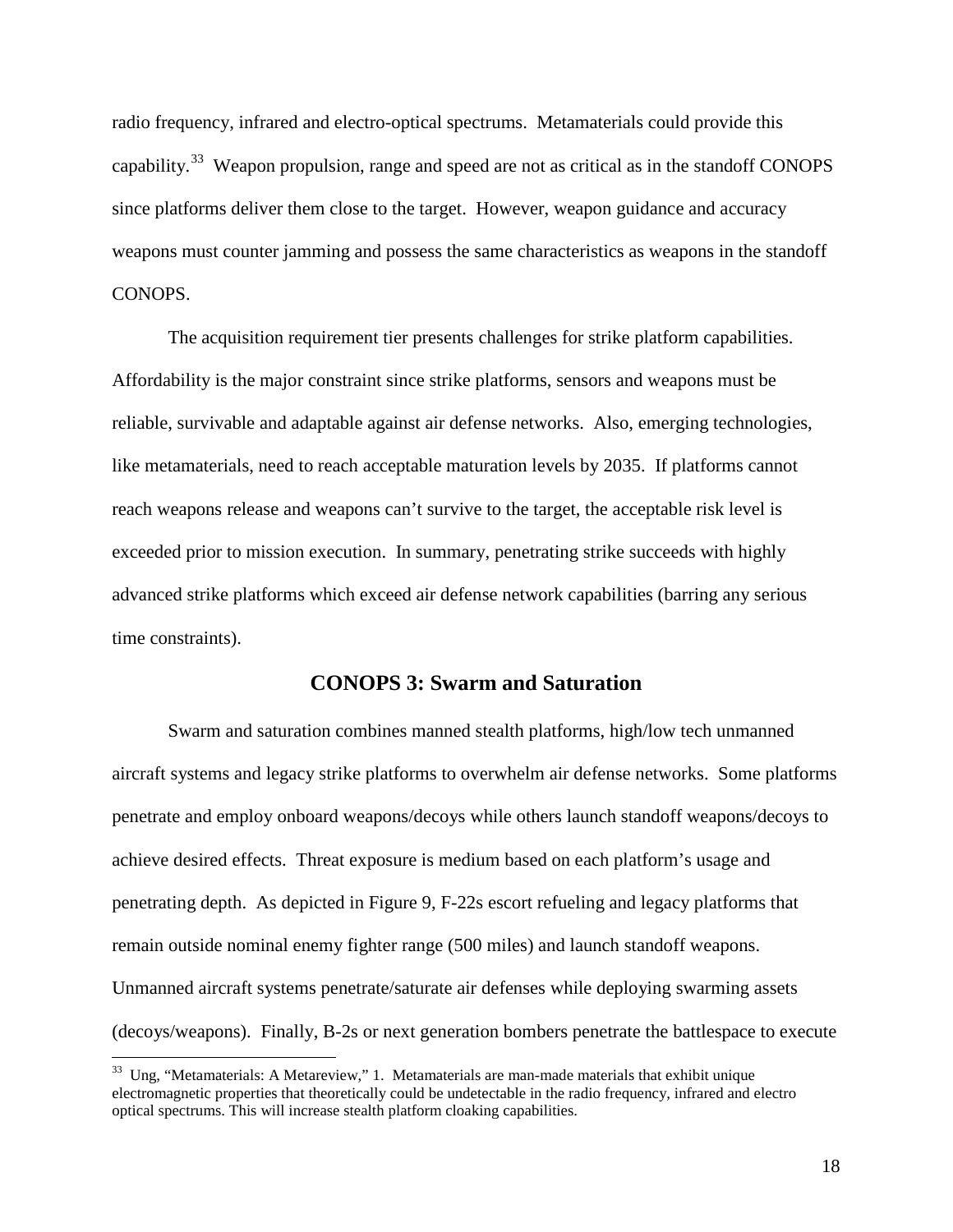strike missions. Therefore, swarm and saturation's cornerstone concept is to overwhelm defense networks with the full spectrum of assets against fixed, mobile and hardened target arrays.



 **Figure 9: Swarm and Saturation CONOPS: China Example<sup>34</sup>**

 $\overline{a}$ 

The operations requirement tier has both high and low tech considerations. The command network requirement for legacy platforms and unmanned aircraft systems is similar to the standoff CONOPS. B-1s and B-52s would require targeting data while other penetrating assets may self-target. Swarming platforms like micro air vehicles or saturation platforms like the X-47 could perform self-targeting functions.<sup>35</sup> Therefore, these sensors and weapons could be reusable or disposable dependent on use. Overall, operations require large inventories of existing legacy systems and advanced technologies all synchronized through a secure command network.

<sup>34</sup> Gunzinger, "Sustaining America's Strategic Advantage in Long-Range Strike," 68. Original image was modified to clarify the penetrating strike CONOPS.

<sup>&</sup>lt;sup>35</sup> See US Air Force Fact Sheet, "Micro Air Vehicle Integration and Application Research Institute," 1. Micro air vehicles are designed to provide close covert sensing capabilities to enhance situational awareness and targeting data. Also see Gunzinger, "Sustaining America's Strategic Advantage in Long-Range Strike," 69. The X-47 is an unmanned carrier air vehicle with stealth, surveillance and self-targeting capability.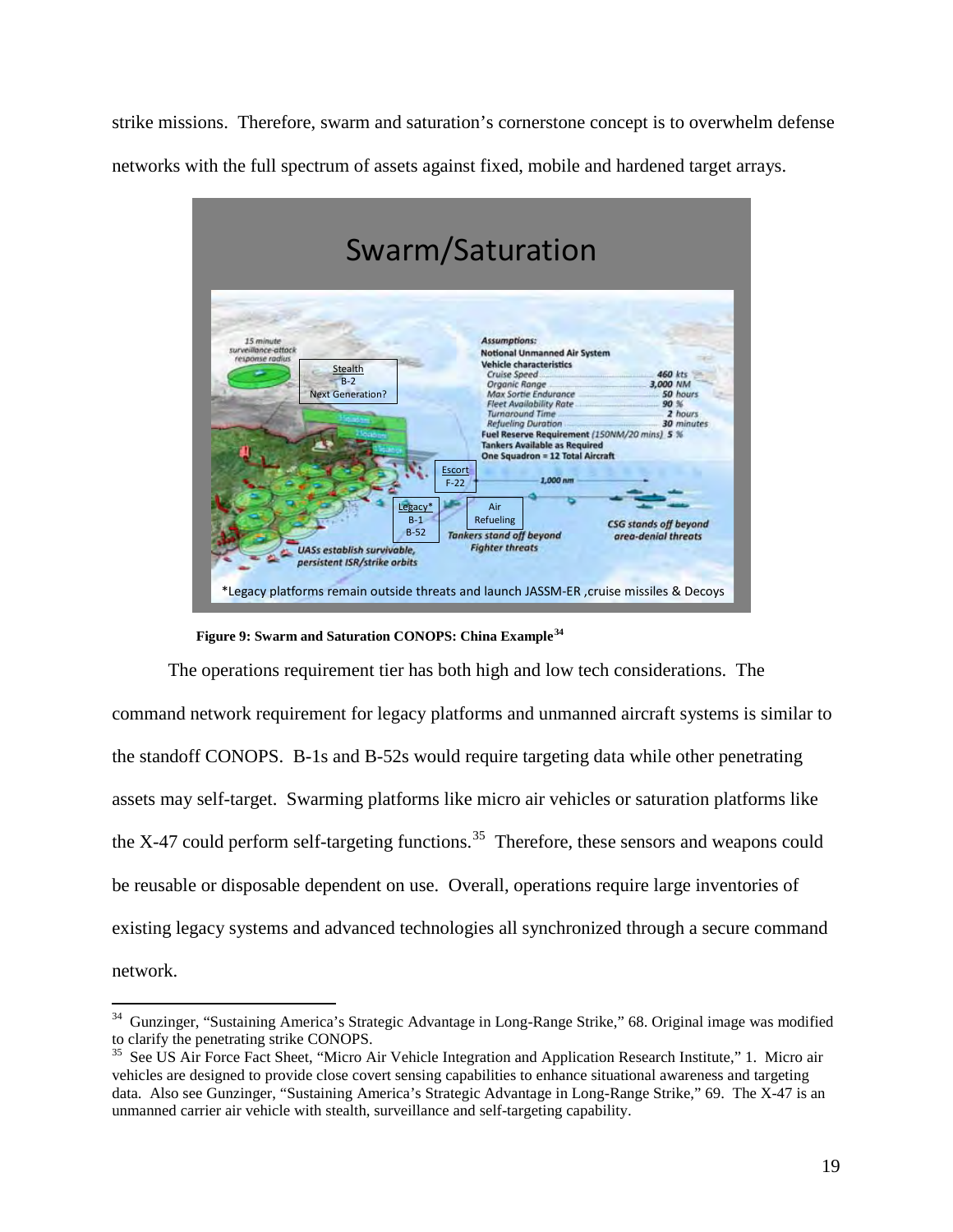The systems requirement tier is complex due to varied technology levels in the operations tier. A resilient command network with cyber defense is crucial to asset synchronization. B-2s and penetrating unmanned aircraft systems have similar material requirements as the penetrating strike CONOPS. While stealth strike systems may require upgrades, legacy platforms would use existing capabilities. Therefore, the number and type of assets will drive the overall level and cost of technology upgrade.

The acquisition requirement tier includes considerations from the standoff and penetrating strike CONOPS. Re-usable swarming and saturation assets will require costly upgrades for survival verses disposable platforms. Thus, affordability will drive force structure. Reliability and survivability only pertains to re-usable assets which makes this feasible. In summary, swarm and saturation succeeds when advanced technologies and legacy systems overwhelm an air defense network long enough for lethal strikes to erode its capability.

In review of the CONOPS, all three are potential solutions to the anti-access/area denial challenge. All have unique attributes regarding capabilities, tactics and support and all share similar technological development challenges to enable their success. Figure 10 compares critical CONOPS components (optimized target type, threat exposure, strike/support assets and dominant future technologies) for each CONOPS. The final step is to prioritize desired capabilities and associated requirements to determine which technologies to pursue.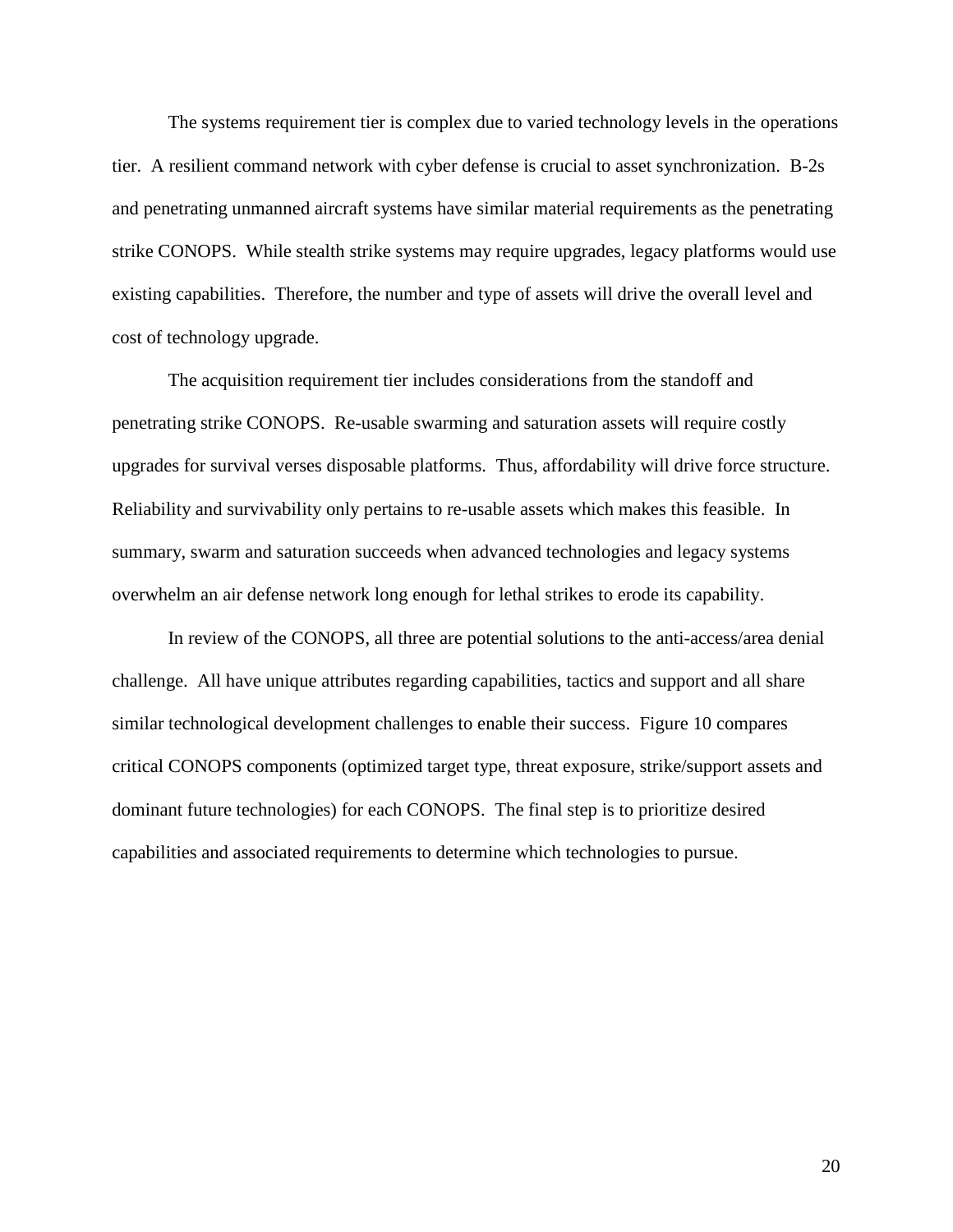| <b>CONOPS Comparision</b>                   |                                                                 |                                                                |                                                         |  |  |
|---------------------------------------------|-----------------------------------------------------------------|----------------------------------------------------------------|---------------------------------------------------------|--|--|
| <b>CRITICAL CONOPS</b><br><b>COMPONENTS</b> | <b>Standoff</b><br><b>CONOPS</b>                                | <b>Penetrating Strike</b><br><b>CONOPS</b>                     | <b>Swarm and</b><br><b>Saturation</b><br><b>CONOPS</b>  |  |  |
| <b>Optimized Target Type</b>                | Fixed                                                           | Fixed/Mobile/<br>Hardened                                      | Fixed/Mobile/<br>Hardened                               |  |  |
| <b>Threat Exposure</b>                      | Low                                                             | High                                                           | Med-High                                                |  |  |
| <b>Current Strike Assets</b>                | $B-2,B-1,B-52$                                                  | $B-2$                                                          | $R-2$                                                   |  |  |
| <b>Escort/Support Assets</b>                | F-22/Tankers                                                    | None/Tankers                                                   | F-22/Tankers                                            |  |  |
| Dominant Future<br><b>Technologies</b>      | Space/Cyber<br><b>Arsenal Plane</b><br>Hypersonics<br>Cold Atom | <b>Metamaterials</b><br>Next Gen Stealth<br>Electronic Warfare | Space/Cyber<br><b>UCAS (X-47)</b><br>Micro Air Vehicles |  |  |

 **Figure 10: CONOPS Comparison**

### **Recommendations / Investment Options**

*"To remain the world's most capable Air Force, we must correctly anticipate emerging science and technology advances that have the greatest military potential."* 

*-General Norton Schwartz, USAF Chief of Staff* 

CONOPS 1, standoff, requires investment in space, cyberspace and advanced long range weapons. The command network needs space situational awareness and intelligence data transmitted over secure communication lines to standoff platforms. Improvements in defensive counter space and cyber network defense is the first priority. Then cyber attack and offensive counter space can provide direct support for long range weapons against enemy air defense networks. Disrupting bi-static radar command/control and laser cueing greatly assists standoff weapons. Even if cyber attack and offensive counter space drive defense systems into autonomous modes, the weapons still need to make it to the target.

The US can continue long range missile development like the Joint Air-to-Surface Standoff Missile Extended Range. It should have initial operational capability in 2012 and the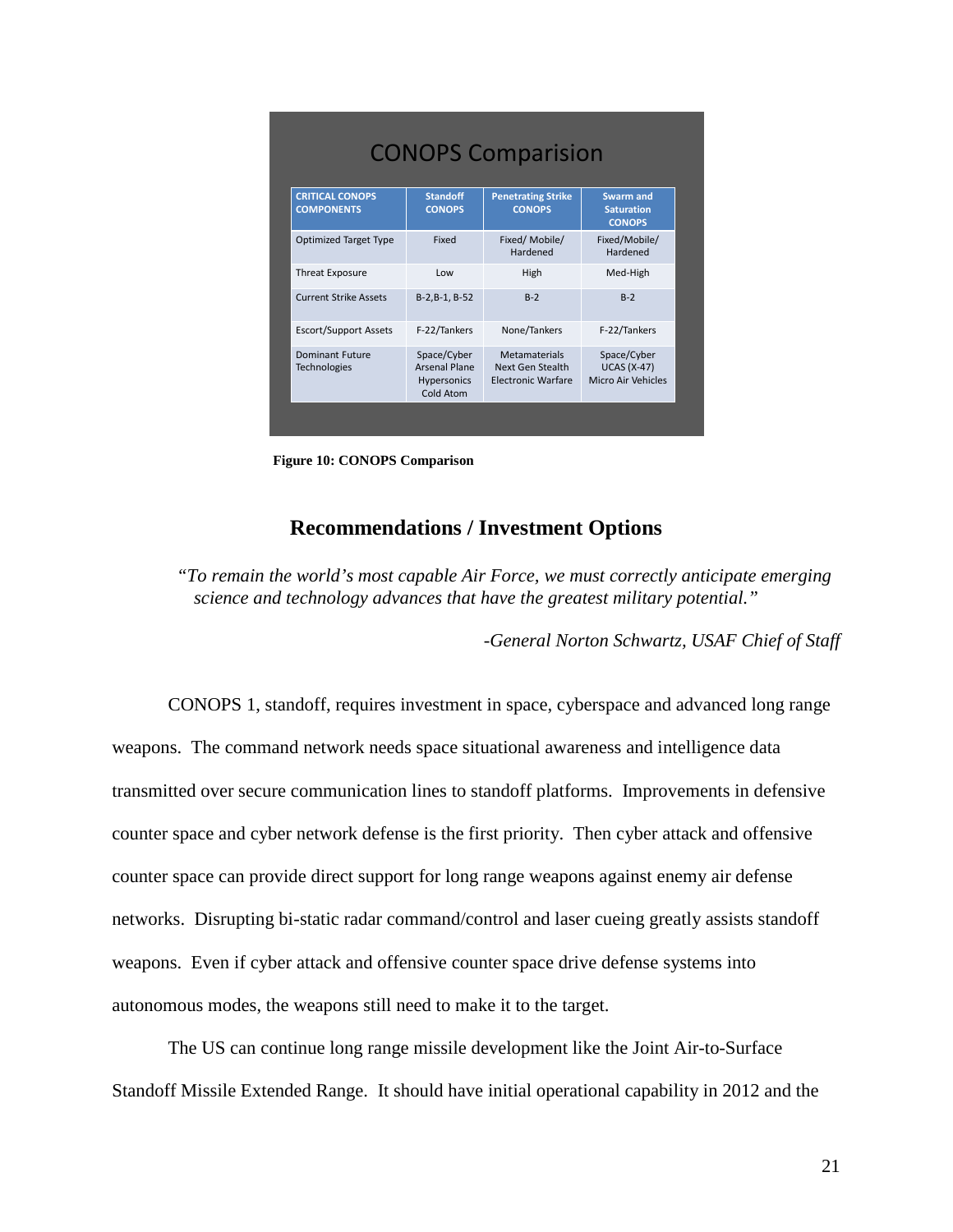US contracted 2500 weapons at a cost of 7.7 billion.<sup>36</sup> This weapon is under spiral development from the original JASSM so production costs should be minimized. This system along with Air Launched Cruise Missiles and Tomahawk Land Attack Missiles could be modified with stealth technologies or an entirely new system could be developed.

The future cruise missile should be a hypersonic weapon. If hypersonic weapons are fully operational in 2035, enemy air defense systems will have extreme targeting difficulties. The U.S. would "overcome the constraints of distance, time and defense that already limit conventional aerospace power projection."<sup>37</sup> Of note, in May 2010, the US successfully completed the first flight test of the X-51A "Waverider."<sup>38</sup> This air breathing scram jet was launched at 50,000 feet Mean Sea Level and reached a speed of about Mach 4.8. This validated its potential future application as a weapons platform. Therefore, hypersonic weapons would provide Suppression of Enemy Air Defenses and Destruction of Enemy Air Defenses. Overall, Standoff provides a medium to high cost investment depending on modifications to existing technologies or development of new advanced systems.

CONOPS 2, penetrating strike, require extensive upgrades to the B-2 stealth platform or the development of a next generation stealth strike platform. Similar space and cyber attack upgrades from the standoff CONOPs would assist in network attack. Investments must focus on material and electronic warfare upgrades to protect the B-2 deep inside an air defense network. B-2 electronic attack upgrades could be internal or other airborne electronic attack platforms ("Phantom Ray" or RQ-170) could support the B-2.<sup>39</sup> Overall, electronic warfare is a far less challenge than material upgrades.

 $36$  Deagel.com, "AGM-158 JASSM-ER," 1.<br> $37$  Hallion, "Hypersonic Power Projection," 8.

 $38$  Air Force News, "X-51 Waverider makes Historic Hypersonic Flight," 1.

<sup>&</sup>lt;sup>39</sup> Gunzinger, "Sustaining America's Strategic Advantage in Long-Range Strike," 75.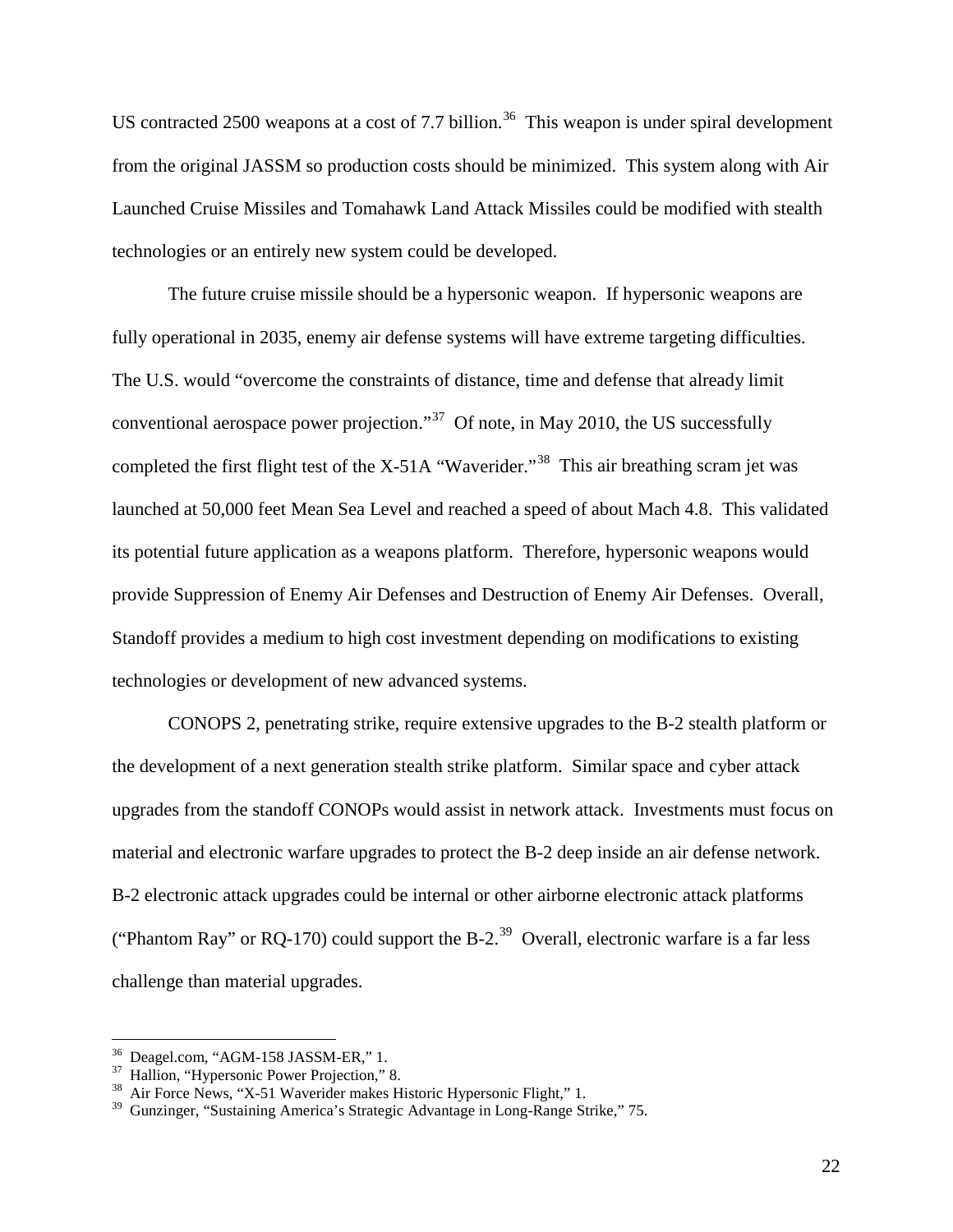Metamaterials are being developed to potentially provide advanced stealth capabilities. Rodger M. Walser first described metamaterials as, "macroscopic composites having a manmade, three-dimensional, periodic cellular architecture."<sup>40</sup> The layman's definition is building artificial materials in order to control electromagnetic signals. Metamaterials in the 3- 30 Gigahertz range appear to have reached "analytical and experimental critical function and/or characteristic proof of concept."<sup>41</sup> Of note, only certain frequencies at precise angles can produce "invisible" effects when tracked by a radar scope. Therefore, in 2035, these barriers most likely will be overcome, but the US needs to ensure it reaches operational capacity first.

Metamaterial technological barriers exist in two critical spectrums. Currently, metamaterials in the infrared spectrum (300 Gigahertz to 300 Terahertz) and the electrical optical spectrum (>300 Terahertz < 3 Petahertz) are not seeing advances. "Difficulty exists in generating magnetic interactions in the optimum regime to provide cloaking effects."  $42$  As a result, it is uncertain whether these metamaterials will reach maturation. Overall penetrating strike is a high cost investment since technology development is in initial stages for both B-2 upgrades and a potential next generation stealth platform.

CONOPS 3, swarm and saturation, requires investment in low/high tech unmanned aircraft systems to serve as weapons platforms, sensors and decoys inside enemy air defenses. In addition, similar standoff weapons investments are required for use on legacy platforms outside the air defenses. Since saturation is one outright method to exhaust an adversary's initial weapons volley, investments in B-2 upgrades depends on the micro air vehicles and UCAS X-47 ability to degrade an air defense network.

 $\overline{a}$ 

23

<sup>&</sup>lt;sup>40</sup> Lakhtakia, "Evolution of Metamaterials," 12.<br><sup>41</sup> Bilbro, "Technology Readiness Levels," 3.<br><sup>42</sup> Rea, "Sensors Directorate Applied Metamaterials," slide 7.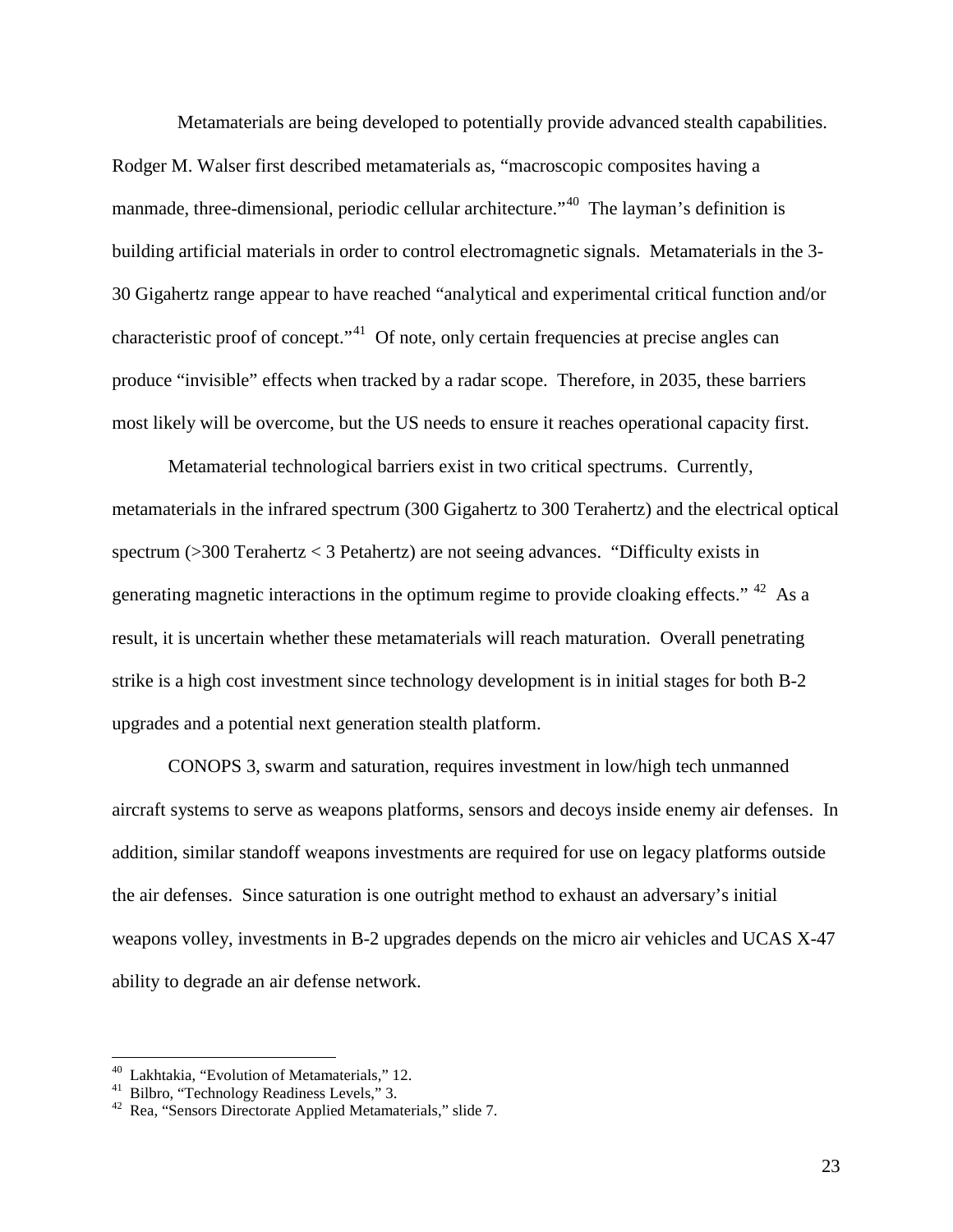Micro air vehicles are two feet in length or less, capable of operating below rooftop level in an urban environment.<sup>43</sup> Along with the UCAS X-47, these swarming assets would operate covertly to collect, interrupt and disable enemy networks. Large numbers of these two disposable and non-disposable systems are required to execute this CONOPS. Additionally, disposable Miniature Air-Launched Decoys, Improved Tactical Air-Launched Decoys and legacy drones will aide in saturation.<sup>44</sup> Existing QF-4 and QF-15 drones could shield nondisposable manned and unmanned air dominance platforms for a very low cost. Overall, swarm and saturation is a low-medium cost investment depending on asset type and numbers utilized.

| <b>Investment Options</b> |                                                                            |                                                                            |                                                                            |                                                                            |                                                                            |                                                              |  |
|---------------------------|----------------------------------------------------------------------------|----------------------------------------------------------------------------|----------------------------------------------------------------------------|----------------------------------------------------------------------------|----------------------------------------------------------------------------|--------------------------------------------------------------|--|
| <b>CONOPS</b>             | <b>To Counter:</b><br><b>Find</b>                                          | <b>To Counter:</b><br>Fix                                                  | <b>To Counter:</b><br><b>Track</b>                                         | <b>To Counter:</b><br><b>Target</b>                                        | <b>To Counter:</b><br><b>Engage</b>                                        | Notes/<br><b>Overall</b><br>Cost                             |  |
| Standoff                  | Space/Cyber                                                                | Space/Cyber                                                                | Advanced<br><b>Stealth Cruise</b><br><b>Missiles</b>                       | <b>Hypersonics</b><br><b>Arsenal Plane</b>                                 | <b>Hypersonics</b><br><b>Arsenal Plane</b>                                 |                                                              |  |
| <b>Relative Cost</b>      | Med                                                                        | Med                                                                        | High                                                                       | High                                                                       | High                                                                       | Med-<br>High                                                 |  |
| Penetration<br>Strike     | <b>Metamaterial</b><br><b>Next Gen Stealth</b><br><b>FlectronicWarfare</b> | <b>Metamaterial</b><br><b>Next Gen Stealth</b><br><b>FlectronicWarfare</b> | <b>Metamaterial</b><br><b>Next Gen Stealth</b><br><b>FlectronicWarfare</b> | <b>Metamaterial</b><br><b>Next Gen Stealth</b><br><b>FlectronicWarfare</b> | <b>Metamaterial</b><br><b>Next Gen Stealth</b><br><b>FlectronicWarfare</b> |                                                              |  |
| <b>Relative Cost</b>      | <b>High</b>                                                                | High                                                                       | High                                                                       | High                                                                       | High                                                                       | High                                                         |  |
| Swarming /<br>Saturation  | Micro Air<br><b>Vehicles</b>                                               | Micro Air<br><b>Vehicles</b>                                               | <b>UCAS (X-47)</b><br>Decoys<br><b>Legacy Drones</b>                       | <b>UCAS (X-47)</b><br><b>Decoys</b><br><b>Legacy Drones</b>                | <b>UCAS (X-47)</b><br><b>Decovs</b><br><b>Legacy Drones</b>                | If $B-2$ is<br>upgraded<br>advanced<br>stealth:<br>Cost=High |  |
| <b>Relative Cost</b>      | Low                                                                        | Low                                                                        | Med                                                                        | Med                                                                        | Med                                                                        | Low-<br>Med                                                  |  |

#### **Figure 11: Investment Options**

 $\overline{a}$ 

Figure 11 outlines the various investment options associated with each CONOPS. It

breaks down air defense network capabilities and the technologies needed to counter each of

those capabilities. Relative costs serve as an initial comparative snapshot and varies depending

<sup>&</sup>lt;sup>43</sup> US Air Force Fact Sheet, "Micro Air Vehicle Integration and Application Research Institute," 1.<br><sup>44</sup> Global Security.org, "Miniature Air Launched Decoy (MALD)," 1.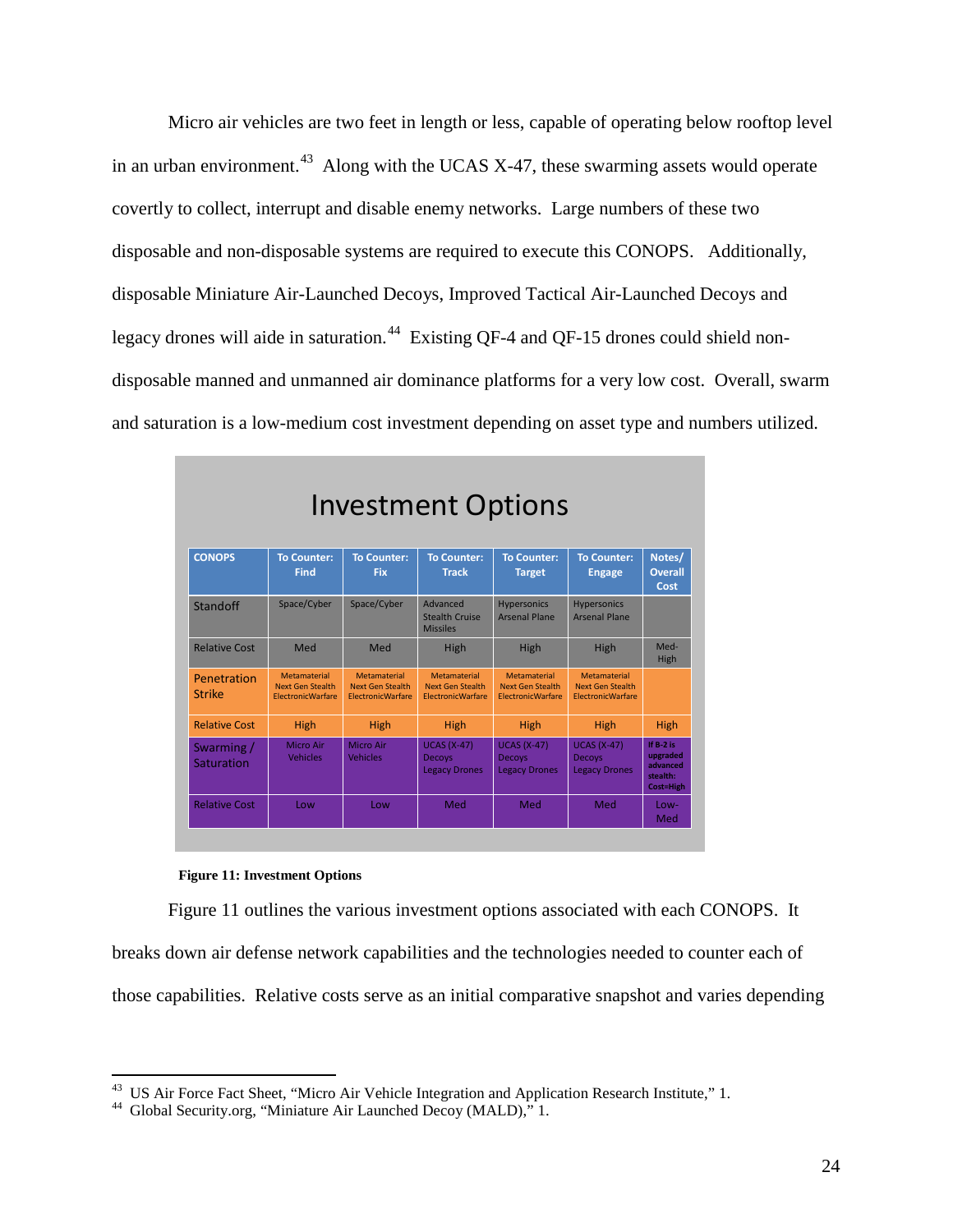on rate of future technology development. In addition, type and number of assets will vary depending on the specific hyper-defended battlespace composition.

### **Conclusion**

It is extremely unlikely that the 2035 stealth air dominance aircraft will be truly invisible. We will not find Perseus' Helmet from Greek Mythology. As many unclassified studies have concluded, the current limited U.S. stealth inventory is expensive and will progressively lose their decreased detection advantage over the next decades.<sup>45</sup> If state on state conflict arises verses a near-peer competitor then the U.S. can expect to lose some current stealth aircraft in a hyper-defended battlespace.

Of the three CONOPS, swarm and saturation provides the best balance between cost and capability. Non-kinetic and electronic warfare disruption of an air defense network is a low cost capability. Overwhelming numbers of low tech, disposable platforms and weapons provide the means to exhaust initial enemy weapons volleys. This provides high tech platforms with a window of opportunity to penetrate and destroy fixed, hardened and mobile targets. Eventually, enemy air defense systems will erode and US air dominance returns to a level we are accustomed to fighting during decisive combat operations. Defeating an anti-access/area denial enemy requires this type of synthesized, multi-domain strategy.

In closing, US planners need a framework like the one presented to solve future air dominance challenges in anti-access/area denial states. It begins with understanding potential enemy technical challenges and air defense network capabilities. Then a requirements approach model is used to develop sound CONOPS. Only after these steps are accomplished can proper

<sup>&</sup>lt;sup>45</sup> Westra, "Radar verses Stealth: Passive Radar and the Future of U.S. Military Power," 142. The author describes how current stealth technology alone will be less effective over the years relative to passive radar improvements. The US cannot simply invest in stealth without understanding the rapidly developing counters to stealth.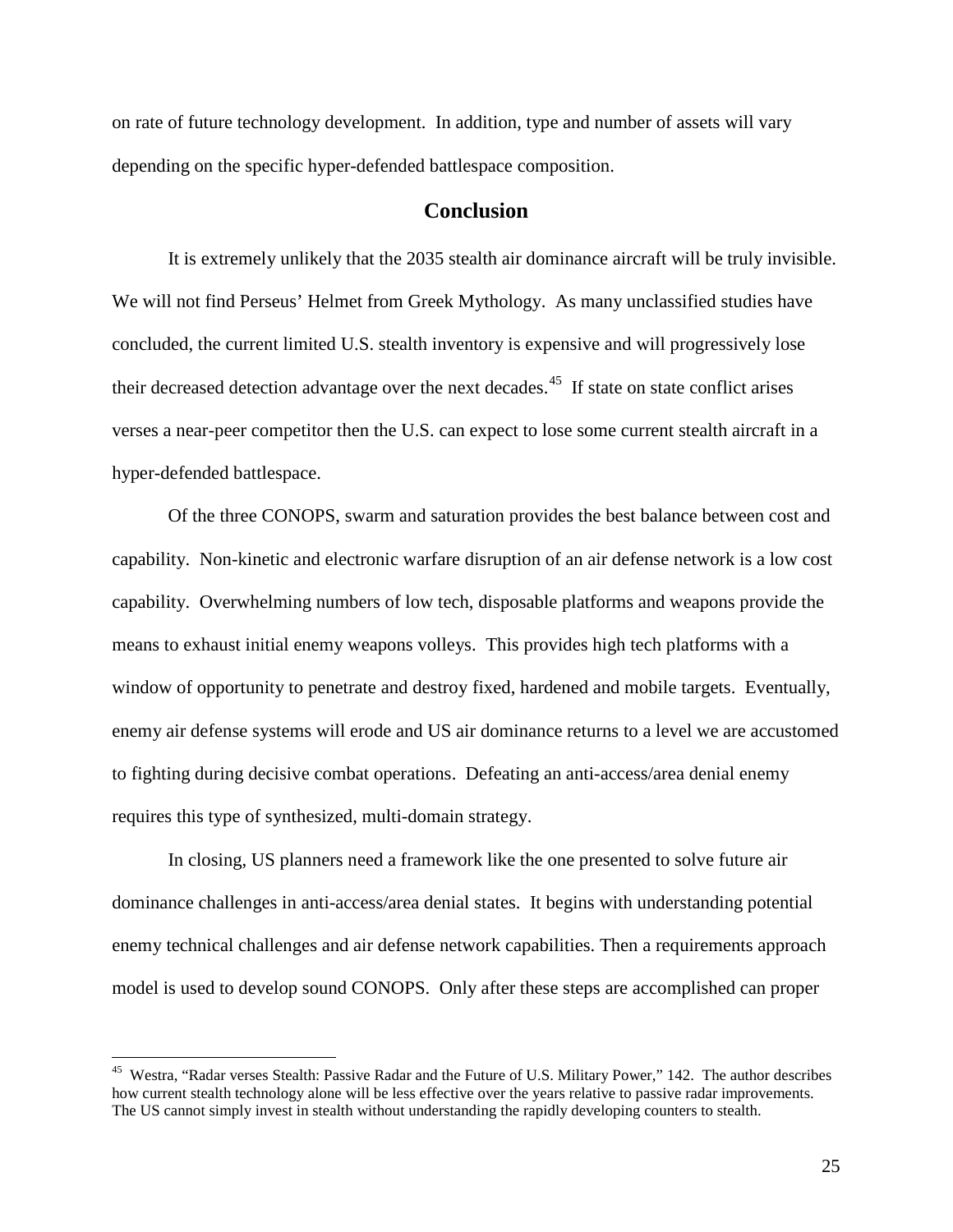technologies be identified for investment. It is ultimately technology which will enable platforms, sensors and weapons to succeed in future decisive combat operations.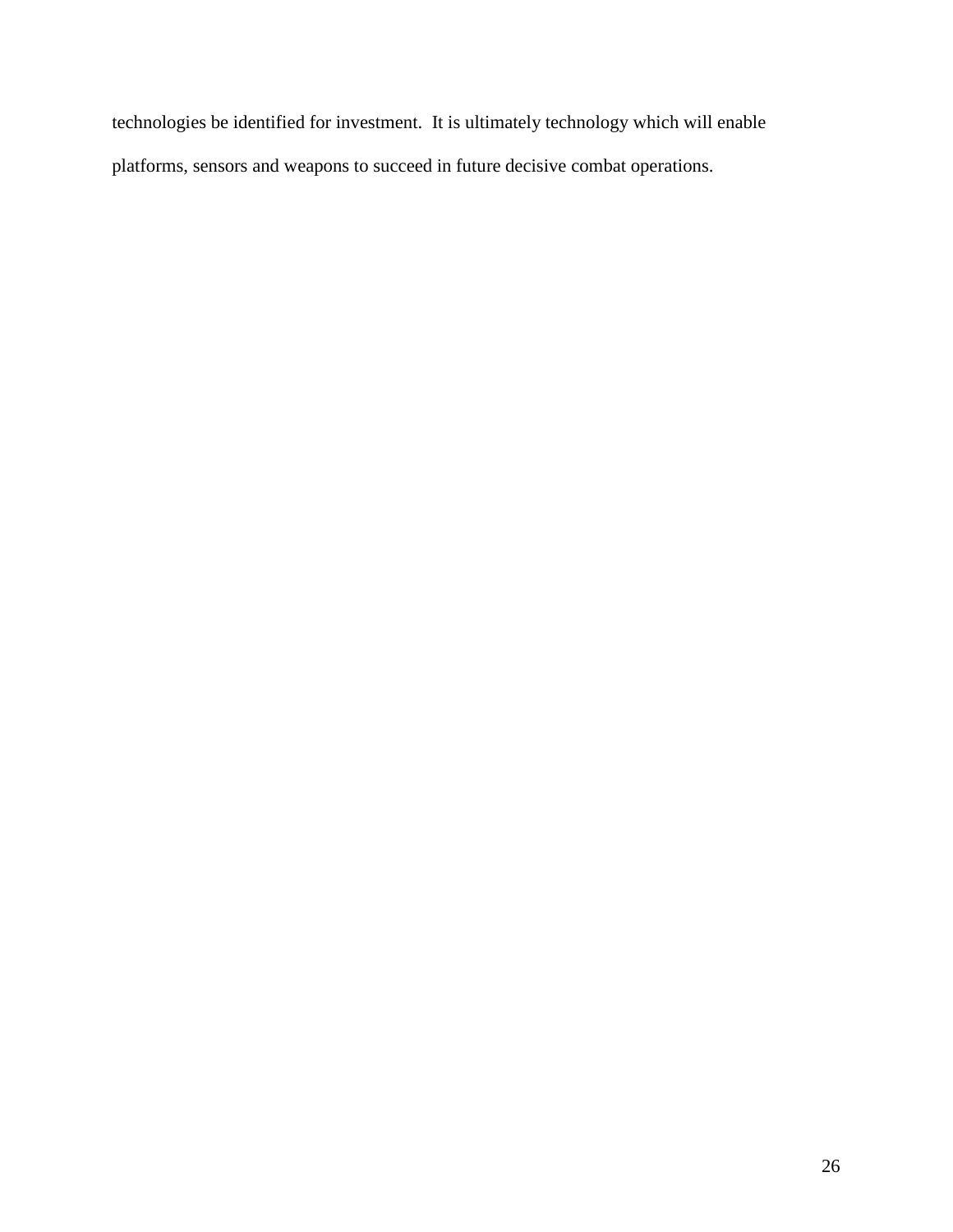### **Bibliography**

- Air Force Doctrine Document (AFDD) 1. *Air Force Basic Doctrine*, 17 November 2003.
- Air Force Doctrine Document (AFDD) 2-1.9. *Targeting*, 8 June 2006.
- Air Force Instruction (AFI) 10-2801. *Air Force Concept of Operations Development,* 24 October 2005.
- Aviation Week and Space Technology. "Editorial: Remain Watchful of China's Ascent" http:// www.aviationweek.com/aw/generic/story.jsp?id=news/awst/2011/01/10/AW\_01\_10\_ 2011\_p58-280833.xml&channel=misc (accessed 3 Jan 2011).
- Bilbro, James. "Technology Readiness Levels." JB Consulting International. http://jbconsulting international.com/TechnologyReadinessLevel.aspx (accessed 10 January 2011).
- Dahm, Dr.Werner J.A. *Technology Horizons: A Vision for Air Force Science and Technology during 2010-2030,Volume 1*. Washington, DC, Office of the US Air Force Chief Scientist, 15 May 2010.
- Deagal.com. "AGM-158 JASSM ER." http://www.deagel.com/Land-Attack-Cruise-Missiles/ AGM-158-JASSM-ER\_a001073002.aspx (accessed 2 December 2010).
- Dunn, Richard J. "Operational Implications of Laser Weapons." Northrop Grumman Analysis Center. http://www.northropgrumman.com/analysiscenter/paper/assets/Operational\_ Implications\_of\_La.pdf (accessed 20 November 2010).
- Foster, Harry. "Airpower and Anti-Access/Area Denial (A2/AD) Networks." Lecture. Counter A2/AD Conference, Washington DC, 28 October 2010.
- Franklin, John. "Passive Bistatic Radar." www.cse.unt.edu/~rakl/john-proposal.ppt . (accessed 3 January 2011).
- Friedman, Thomas L. *The World is Flat.* New York, NY: Farrar, Starus and Giroux, 2005.
- Fulghum, David. "Russia Sells SA-20 to Iran." *Aviation Week and Space Technology*, 12 December 2008. http://www.aviationweek.com/aw/generic/story\_generic.jsp?channel =awst&id =news/aw121508p2.xml&headline=null&prev=10. (accessed 3 January 2011).
- Global Security.org. "Miniature Air-Launched Decoy (MALD)." http://www.globalsecurity.org /military/systems/aircraft/systems/mald.htm. (accessed 28 November 2010).
- Global Security.org. "Stealth Aircraft Vulnerabilities." http://www.global security.org/military/ world/stealth-aircraft-vulnerabilities.htm (accessed 10 January 2011).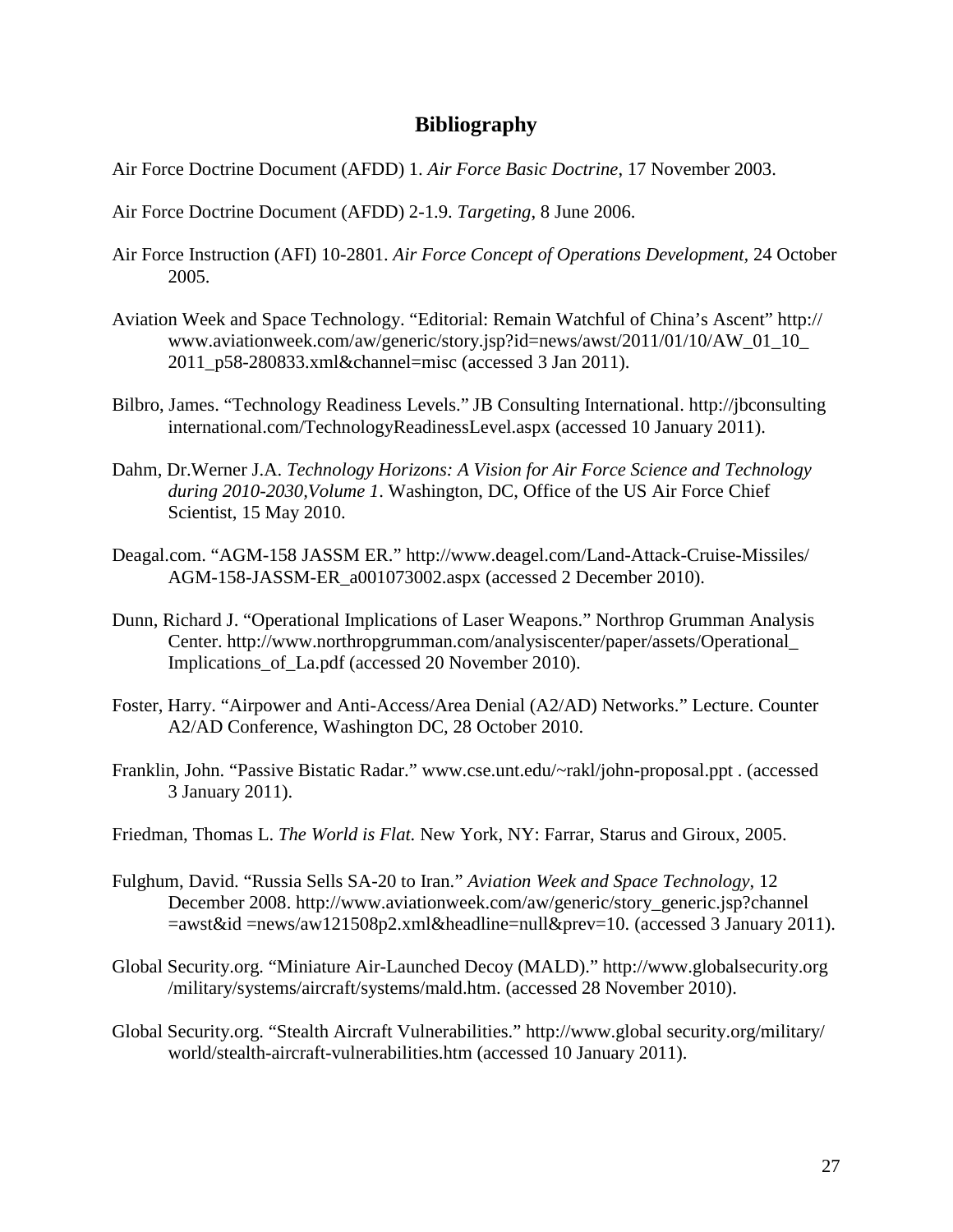- Gunzinger, Mark. *Sustaining America's Strategic Advantage in Long-Range Strike*. Washington, DC: Center for Strategic and Budgetary Assessments, 2010.
- Haffa, Robert. "Analogues of Stealth." Northrop Grumman Analysis Center. http://www. northropgrumman.com/analysis-center/paper/assets/analogues\_stealth.pdf (accessed 12 January 2011).
- Hallion, Richard P. "Hypersonic Power Projection." Mitchell Institute for Airpower Studies. http://www.afa.org/mitchell/reports/MP6\_Hypersonics\_0610.pdf (accessed 1 December 2010).
- Joint Publication (JP) 5-0. *Joint Operation Planning*, 26 December 2006.
- Krepinevich, Andrew. *Why AirSea Battle*. Washington, DC: Center for Strategic and Budgetary Assessment, 2010.
- Lakhtakia, Akhlesh. "Evolution of Metamaterials: April 2007" Department of Engineering Science and Mechanics, Pennsylvania State University. www.esm.psu.edu/~axl4/ lakhtakia/ documents/Lakhtakia\_07\_7.pdf (accessed 9 December 2010).
- Minnick, Wendell. "China Builds First Anti-Ship Ballistic Missile Base?" *Defense News*, 5 August 2010. http://www.defensenews.com/story.php?i=4735654 (accessed 2 January 2011).
- Rea, Laura. "Sensors Directorate Applied Metamaterials." Lecture. Air Force Research Laboratory, Wright Patterson AFB, Ohio, 20 September 2010.
- Schneider, Dr. William D. *Defense Science Task Force on Directed Energy Weapons*. Washington, DC: Office of the Under Secretary of Defense for Acquisition, Technology and Logistics, December 2007.
- Tol, Jan Van. *AirSea Battle: A Point-of-Departure Operational Concept*. Washington DC: Center for Strategic and Budgetary Assessments, 2010.
- Tol, Jan Van. "AirSea Battle." Center for Strategic and Budgetary Assessment, http://www.csba online.com/4Publications/PubLibrary/R.20100518.Slides\_AirSea\_Batt/R.20100518. Slides AirSea Batt.pdf (accessed 5 Jan 2011)
- Tompkins, Stefanie. "Precision Inertial Navigation Systems." Defense Advanced Research Project Agency. http://www.darpa.mil/dso/thrusts/physci/newphys/pins/ (accessed 25 January 2011).
- Ung, Bora. "Metamaterials: A Metareview." Ecole Polytechnique of Montreal: http://www. polymtl.ca/phys/doc/art\_2\_2.pdf (accessed 10 October 2010).